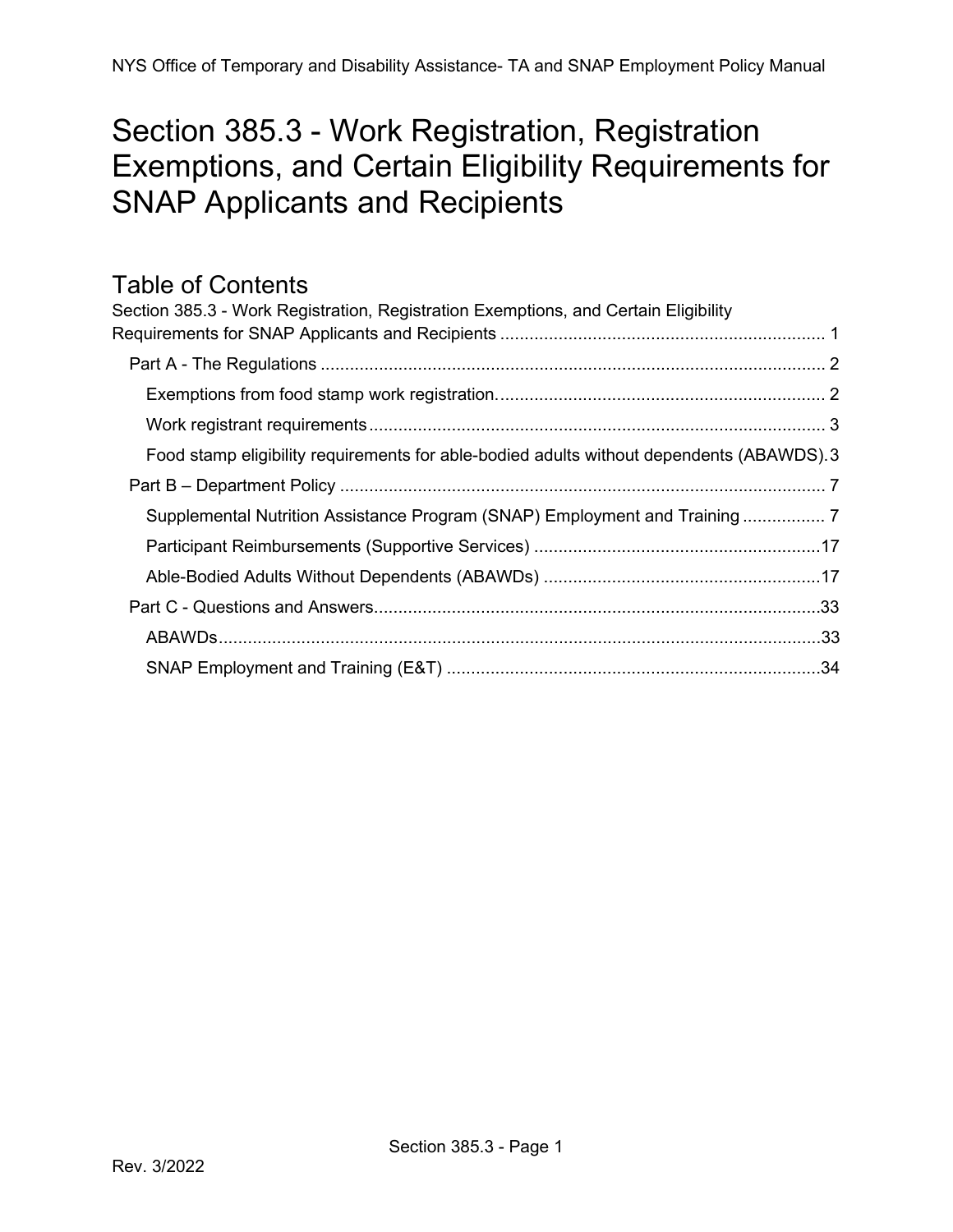## <span id="page-1-0"></span>Part A - The Regulations

### <span id="page-1-1"></span>a) Exemptions from food stamp work registration.

- 1) Each individual, including migrant/seasonal laborers, is required to register for employment at the time of application for food stamp benefits unless the individual is:
	- i) younger than 16 years of age, or is 60 years of age or older;
	- ii) physically or mentally unfit for employment;
	- iii) subject to and complying with any work requirement under title IV of the Social Security Act (SSA); provided, however, that an individual participating in a work experience program in accordance with the provisions of title IV-A of the SSA and of this Part may also be required to participate in work experience for the number of hours represented by the dollar value of the individual's food stamp benefit divided by the Federal or State minimum wage, whichever is higher.
	- iv) a parent or household member who is responsible for the physical care of a dependent child under the age of six or of an incapacitated person; provided, however, that an individual participating in a work experience program in accordance with the provisions of title IV-A of the SSA and of this Part may also be required to participate in work experience for the number of hours represented by the dollar value of the individual's food stamp benefit divided by the Federal or State minimum wage, whichever is higher.
	- v) a recipient of unemployment compensation. An applicant for unemployment compensation is exempt if he/she was required to register for work as part of the unemployment compensation application process;
	- vi) a regular participant in a drug or alcohol treatment and rehabilitation program; for the purposes of this subparagraph, a *regular participant* shall be defined as an individual who is determined unable to work and participating in treatment in accordance with the requirements of section 351.2(i) of this Title or otherwise engaged in drug or alcohol treatment to an extent that assignment to work activities is impractical;
	- vii) employed or self-employed and working a minimum of 30 hours weekly or receiving weekly earnings at least equal to the Federal minimum wage multiplied by 30 hours. This provision includes migrant and seasonal farm workers who are under contract or similar agreement with an employer or crew chief to begin employment within 30 days;
	- viii) a student enrolled at least half-time in any recognized school, training program or institution of higher education. A student enrolled at least half-time in an institution of higher education must have met the student eligibility criteria in section 387.1 of this Title. A student remains exempt during normal periods of attendance, vacation, and recess, unless there is a break in the student's enrollment status due to graduation, suspension, expulsion, or intent not to return to school;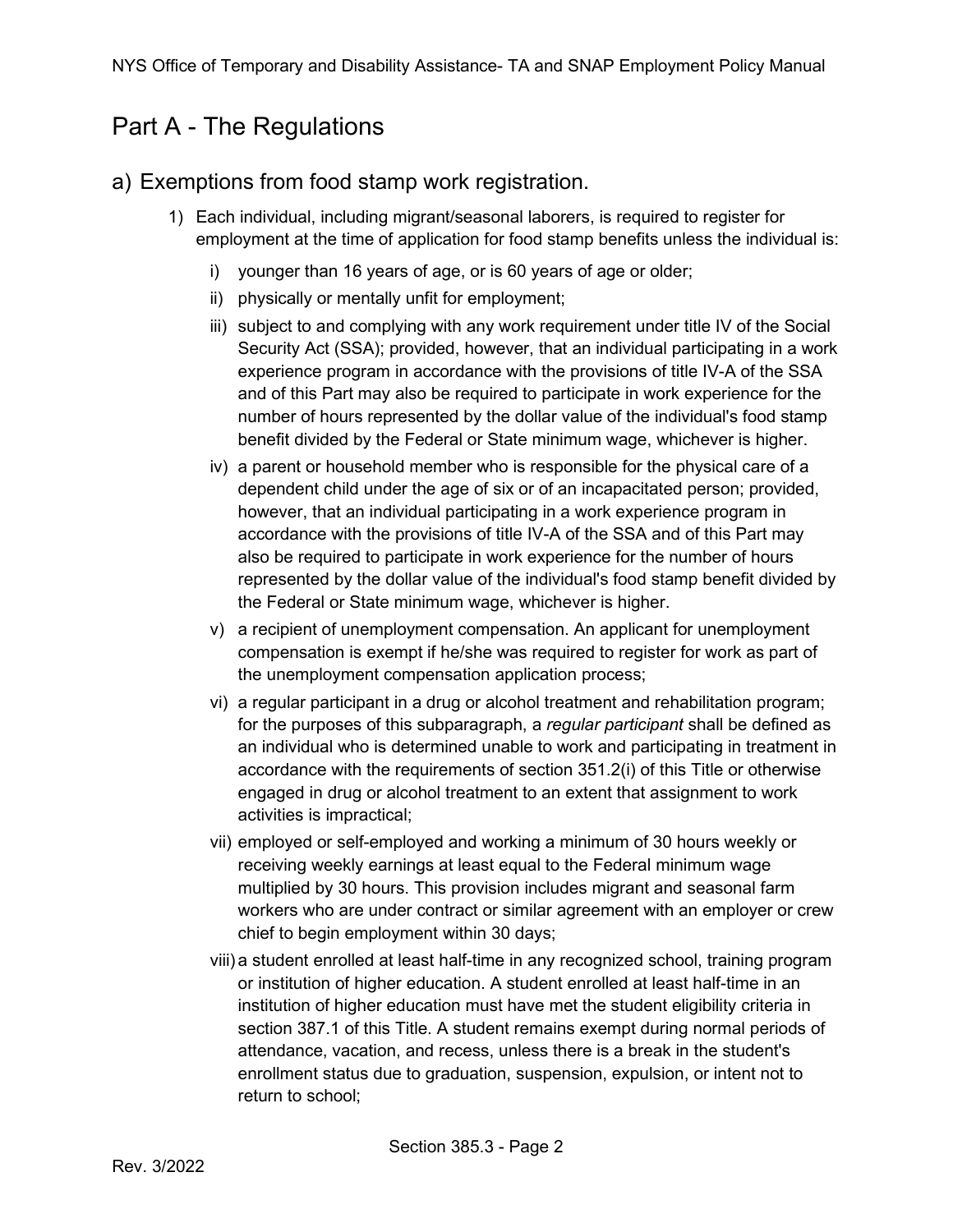- ix) an applicant for SSI and food stamps under the joint processing provisions until such time as the individual is:
	- (a) determined to be eligible for SSI and, thereby, exempt from work registration; or
	- (b) determined to be ineligible for SSI and a subsequent redetermination of his/her work registration status is made; or
- x) a person age 16 or 17 who is attending school or an employment training program on at least a half-time basis.
- 2)
- i) An individual who loses exempt status due to any change in circumstance subject to the reporting requirements of section 387.17(e) of this Title must be registered for work when the change is reported.
- ii) An individual who loses exempt status due to a change in circumstances not subject to the reporting requirements of section 387.17(e) of this Title must register for work at his/her household's next recertification.
- 3) Work registrants must be provided with a written statement of their rights and responsibilities and of the consequences of failure to comply. This statement must be provided at each registration and at recertification.
- 4) Each individual or household has a right to a fair hearing to appeal a denial, reduction or termination of benefits due to the social services official's determination of nonexempt status, or determination of failure to comply with work registration or with work requirements specified in this Part.

(b) Strikers who are eligible for food stamps under the criteria set forth in section 387.16 of this Title are subject to the employment requirements of this Part unless they are exempt under subdivision (a) of this section at the time of application.

### c) Work registrant requirements.

Work registrants are required to:

- <span id="page-2-0"></span>1) participate in food stamp employment programs assigned in accordance with the provisions of this Part if so required by the local social services district. Such programs must be established pursuant to a State food stamp employment and training plan; and
- 2) respond to a request from the social services official or his/her designee for supplemental information regarding employment status or availability for work.

### <span id="page-2-1"></span>d) Food stamp eligibility requirements for able-bodied adults without dependents (ABAWDS).

- 1) No individual may participate in the food stamp program if, for at least three months within the most recent 36-month period, he/she participated in such program and did not:
	- i) work for at least 80 hours per month provided, however, that work means: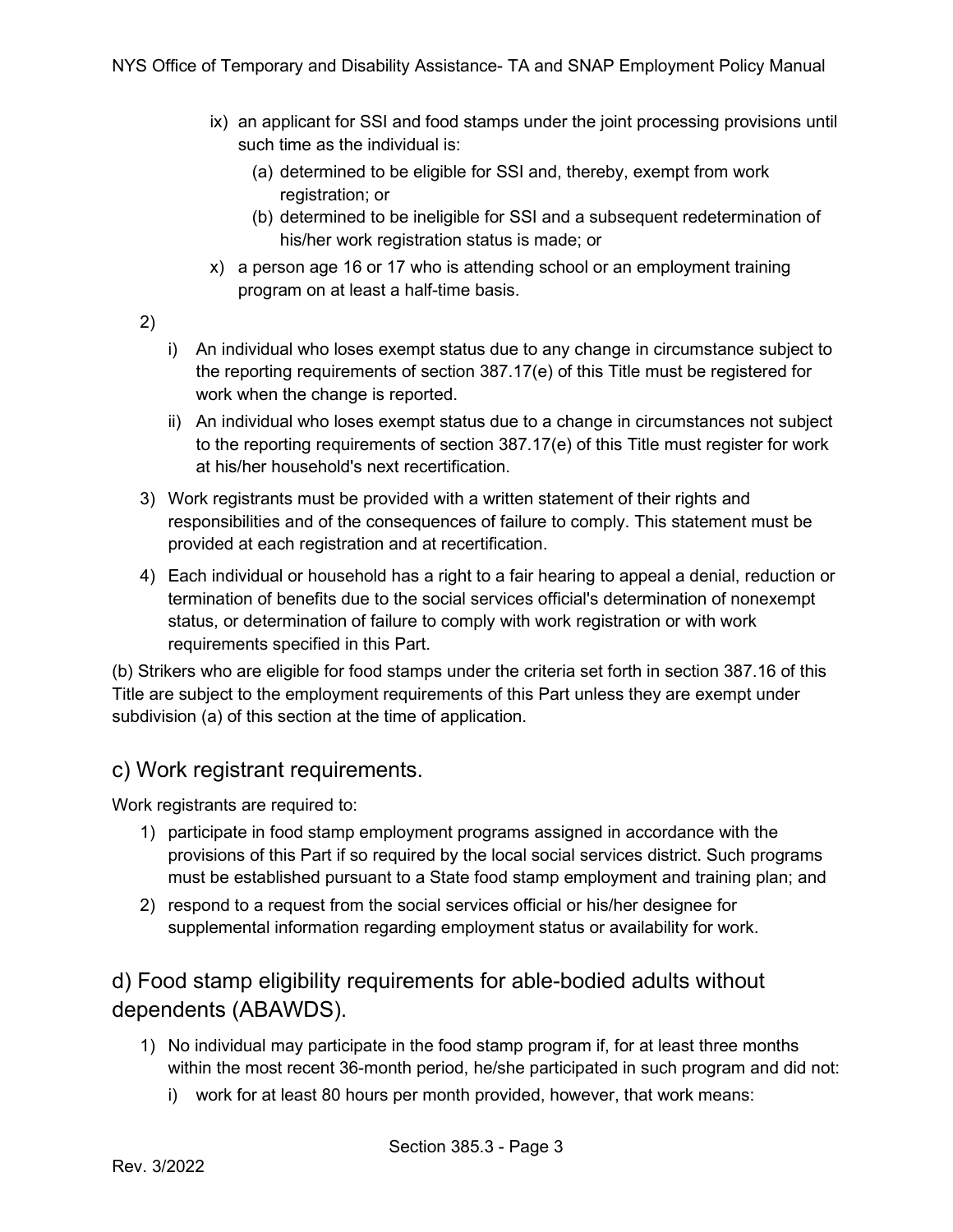- (a) work in exchange for money;
- (b) work in exchange for goods and services ("in-kind" work) or unpaid work (volunteer). For purposes of this subdivision there is no hourly wage requirement, but, the work performed may not violate any State or Federal law or regulation; or
- ii) participate in, for at least 80 hours per month, and comply with the requirements of a work program assigned to such individual by the social services official in accordance with the requirement of this Part, or programs operated under title I of the Workforce Investment Act of 1998 or section 236 of the Federal Trade Act of 1974. Such programs may contain job search or job search training as a subsidiary component if hourly participation in job search or job search training comprises less than one-half of the total hours of participation in any month; or
- iii) work and participate in work programs described in subparagraph (i) or (ii) of this paragraph for a combined total of at least 80 hours per month; or
- iv) participate in and comply with the requirements of a program established by the commissioner in accordance with the provisions of section 20 of the Food Stamp Act of 1977 or a comparable program established by the commissioner in accordance with the requirements of this Part.
- 2) Countable months. For purposes of determining the months during which an individual received food stamp benefits without meeting the requirements of paragraph (1) of this subdivision, the following calendar months shall not be considered:
	- i) a calendar month during which the individual did not receive food stamp benefits for the full month;
	- ii) a calendar month during which the individual is exempt from the ABAWD requirement in accordance with paragraph (5) of this subdivision for all or any part of the calendar month; and
	- iii) a calendar month during which the individual received food stamp benefits from or resided in an area of the State covered by a waiver of the ABAWD requirement in accordance with section 6(o) of the Food Stamp Act.
- 3) Good cause. If an individual would have worked 80 hours per month but failed to complete some or all of the hours of work, the individual shall be considered to have met the work requirement if the absence from work is with good cause, is temporary, and the individual retains his or her job. The social services official must consider the facts and circumstances of the absence from work in determining good cause. Good cause includes circumstances beyond the individual's control, such as, but not limited to, illness of the individual, illness of a household member that required the presence of the individual, or a household emergency.
- 4) Verification of work hours.
	- i) An individual subject to the food stamp time limit established by paragraph (1) of this subdivision is required to verify work hours at certification and recertification if he or she is meeting the work requirement by working, combining work and work program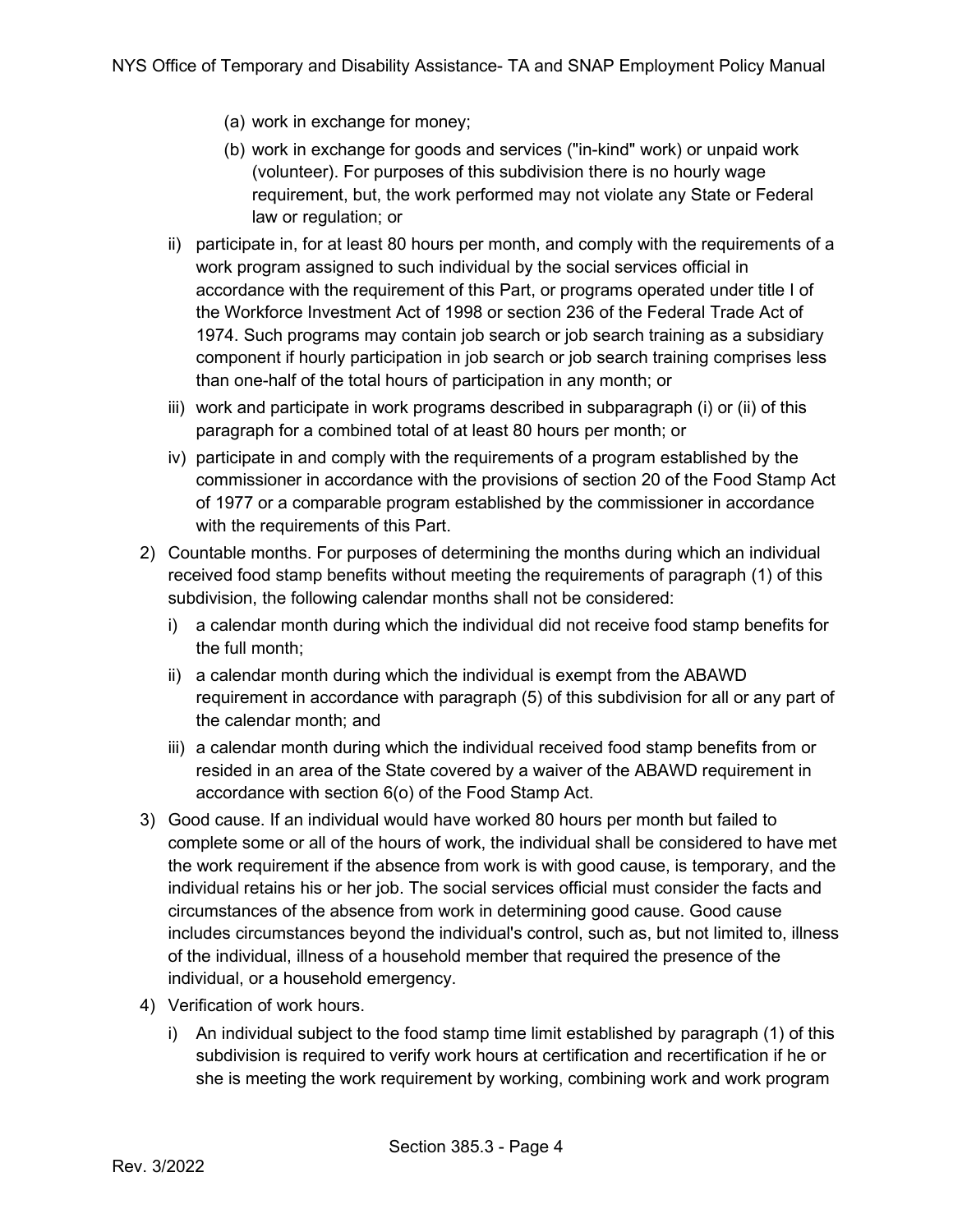participation, or by participating in a program that is not operated by the social services district.

- ii) An individual subject to the food stamp time limit established by paragraph (1) of this subdivision must report changes in work/work program hours that result in the individual working less than 80 hours per month.
- 5) The provisions of paragraph (1) of this subdivision do not apply to an individual who:
	- i) is exempt from work registration in accordance with subdivision (a) of this section. However, an individual is exempt due to being physically or mentally unfit for employment if the individual:
		- (a) provides verification of receipt of temporary or permanent disability benefits issued by governmental or private sources; or
		- (b) is determined by the social services official to be unfit for employment. Where unfitness is not evident, the social services official may require documentation from medical personnel that the social services district determines appropriate. The social services official shall have sole discretion in determining whether any documentation provided by the individual or by medical personnel is sufficient evidence of the claimed impairment; or
	- ii) is not exempt from work registration but who is:
		- (a) under 18 years or 50 years of age or older; or
		- (b) pregnant; or
		- (c) a parent (birth, adoptive or step) or other adult residing in a household where a household member is under age 18.
- 6)
- i) An individual who is ineligible for food stamps because of the provisions of this section may establish eligibility, if otherwise eligible in accordance with the provisions of this Part, by working or participating in programs described in paragraph (1) of this subdivision within any consecutive 30-day period; provided, however, that work or participation in work programs must be performed for at least 80 hours in the 30-day period.
- ii) For purposes of establishing eligibility in accordance with this paragraph, districts may allow applicant ABAWDs to reestablish eligibility by participating in a 30-day period of job search followed by a work experience placement if no job is obtained.
- iii) For purposes of establishing eligibility in accordance with this paragraph, an individual may be determined eligible for benefits if he or she can verify to the satisfaction of the social services district that he or she will meet the requirements of subparagraph (i) or (ii) within the 30 days subsequent to application.
- iv) Individuals regaining eligibility by working, participating in a work program, or combining hours worked and hours participating in a work program shall have benefits issued back to the date of application.
- v) If an individual who has reestablished eligibility under this paragraph either loses a job or ceases to participate in a work program he/she will be eligible for food stamps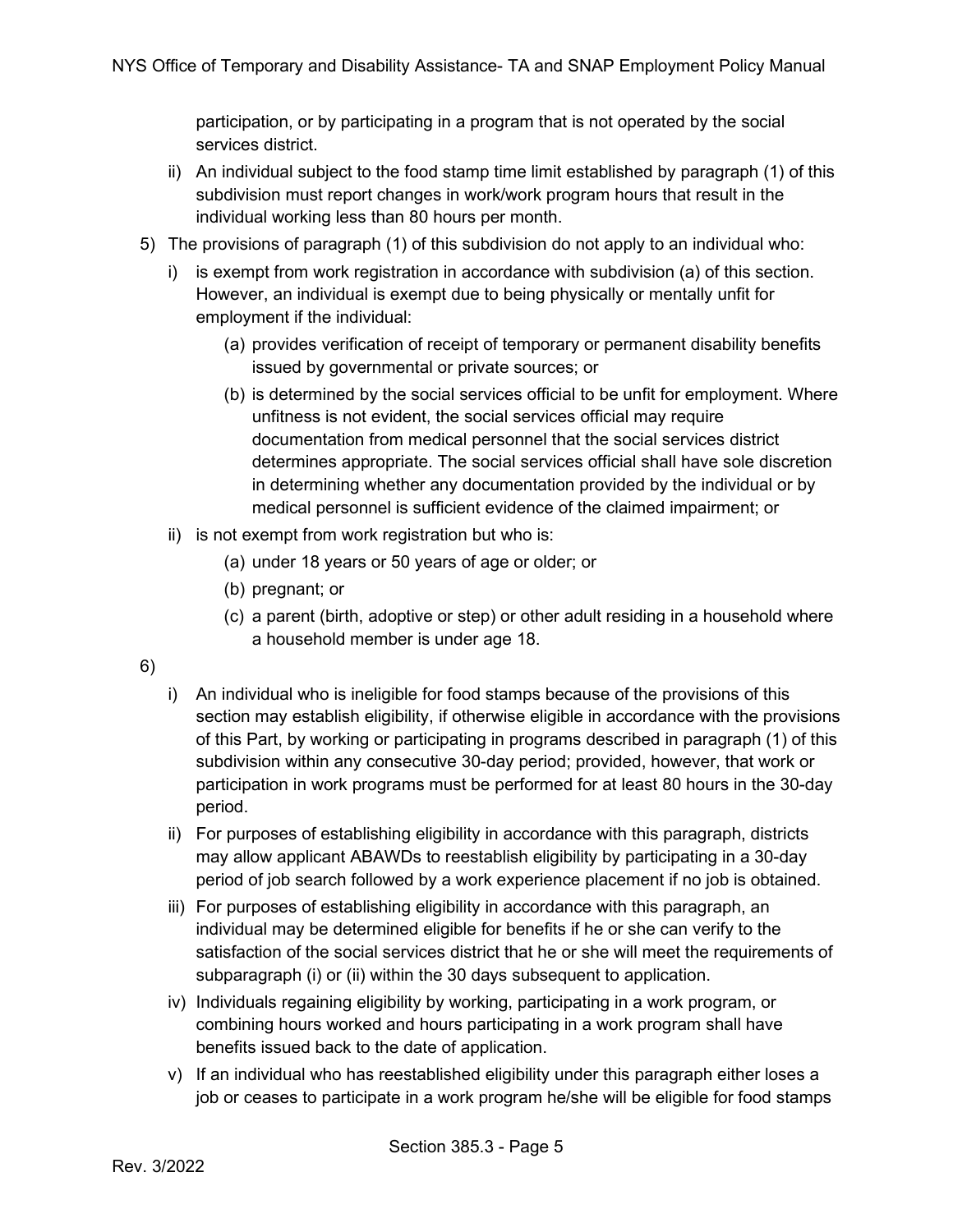for up to one additional three consecutive month period in the 36-month period set forth in paragraph (1) of this subdivision, without working or participating in a work program starting on the date the individual first notifies the social services district that he/she is no longer fulfilling the work requirement; or, if meeting the work requirement by participating in a work or work experience program administered by the social services district, the date the district notifies the individual he/she is no longer meeting the work requirement.

7) Benefits received in error. Benefits received by an individual in error shall count as a month of benefits received for purposes of determining compliance with this subdivision unless they are repaid in full in accordance with section 387.19 of this Title.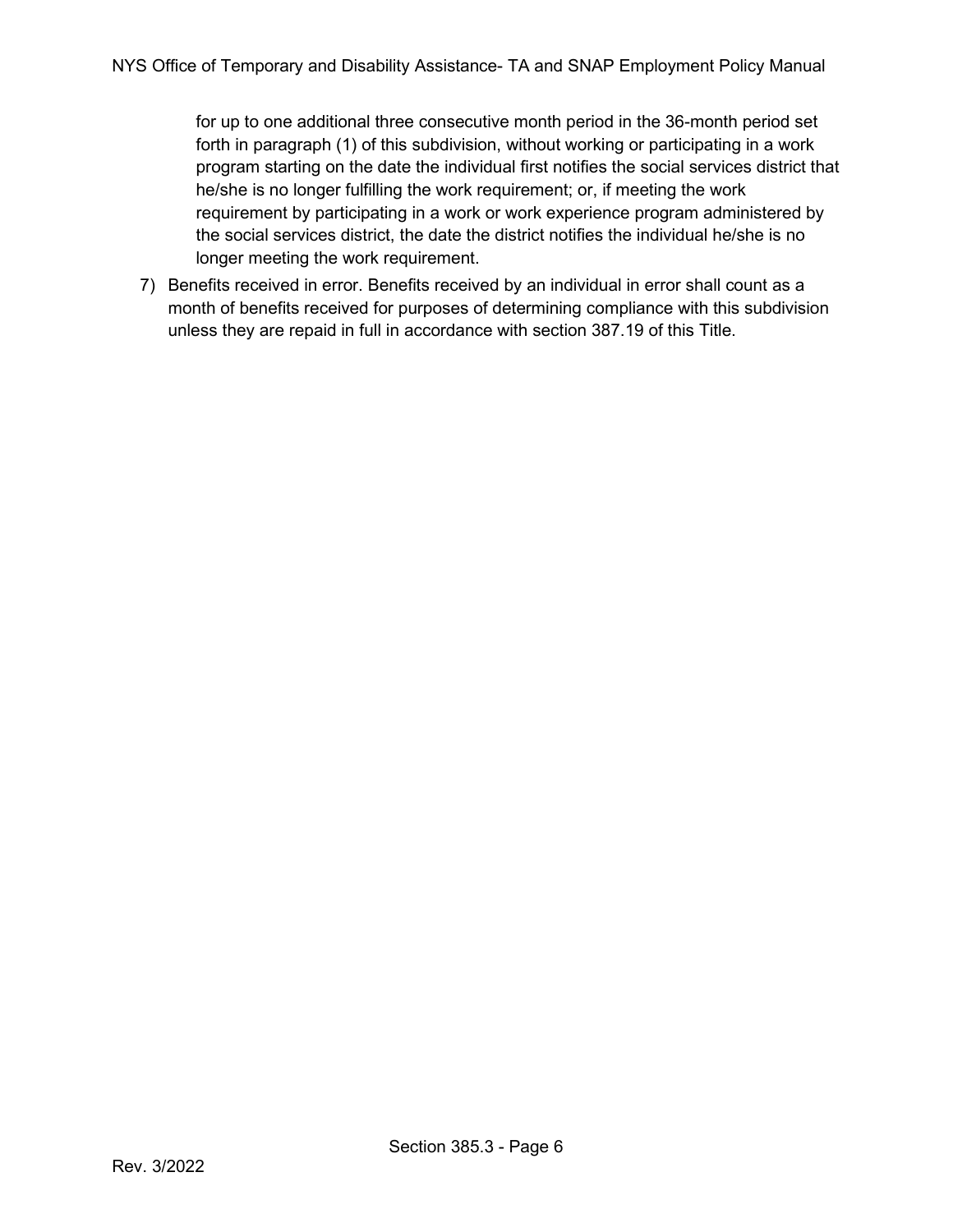## <span id="page-6-0"></span>Part B – Department Policy

## <span id="page-6-1"></span>Supplemental Nutrition Assistance Program (SNAP) Employment and **Training**

### Work Registration

As a condition of eligibility for SNAP, certain household members must meet general work requirements. However, many household members are exempt from these work requirements for reasons such as age; fitness for work; childcare responsibilities; because they are already employed; or, because they are in school.

The district is responsible for determining work registration status (exempt or non-exempt) for each individual who applies for SNAP. Given that a household member is at risk of losing SNAP benefits if they do not comply with SNAP work requirements it is extremely important that districts accurately determine whether a household member is exempt from the general SNAP work requirements. Eligibility workers must determine whether an individual meets one of the Federal exemptions from the work requirements at application, recertification, and if appropriate, when changes in the household's circumstances are reported. It is critical that eligibility workers understand these exemptions and that processes are in place to ensure that individuals are properly screened. The eligibility worker must explore whether the individual meets an exemption rather than place the burden solely on the individual to self-report. The interview is the most important tool for identifying whether an individual meets an exemption. When the interview is conducted over the phone rather than in person, identifying exemptions can be more challenging, so it is critical that eligibility workers have resources and follow appropriate processes to ensure applicants and recipients are properly screened.

OTDA has developed the LDSS-5062A *SNAP Employability Code/ABAWD Determination Desk Guide* as a tool to assist districts in determining the appropriate SNAP employability and Able-Bodied Adult Without Dependents (ABAWD) status codes for each SNAP applicant and recipient. The district should review work registration status if appropriate when changes in the household's circumstances are reported and at recertification. For SNAP purposes, an individual who claims to be exempt from work registration but does not cooperate with the work registration process (e.g., fails to submit requested documentation) becomes a work registrant (non-exempt).

Districts should carefully review work registration exemptions included in 18 NYCRR 385.3 (a)(1) and be aware that not all non-exempt Temporary Assistance (TA) recipients are required to work register for SNAP. For example, an individual responsible for the care of a dependent child under six or an individual required to register for work as part of the unemployment insurance compensation process is exempt from SNAP work registration, but not necessarily exempt from TA work requirements.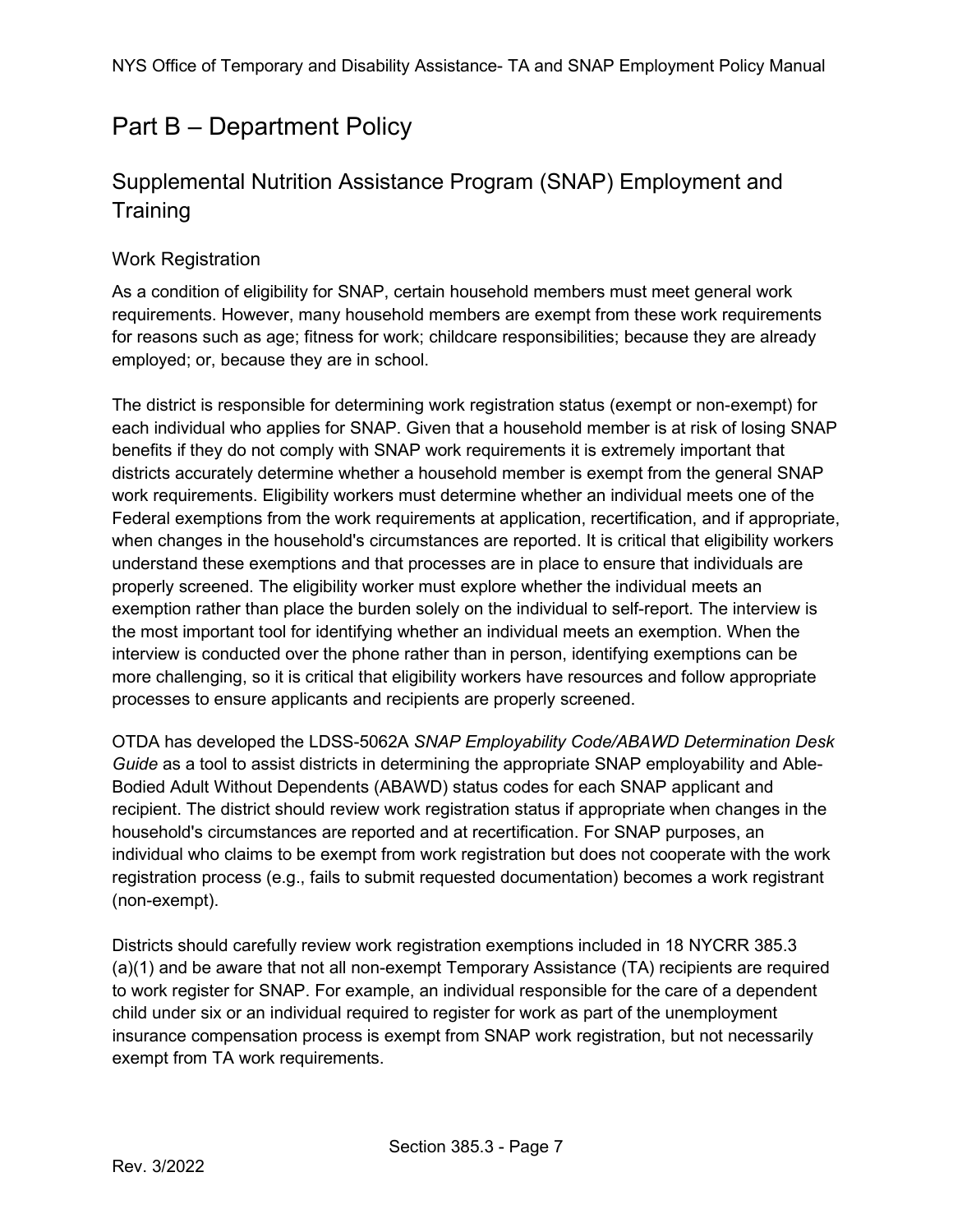As described in GIS-19 TA/DC014, districts must consider all SNAP recipients who are regularly participating in a drug or alcohol treatment program as exempt from SNAP work requirements. Federal regulations at 7 CFR 273.7(b)(vi) state a regular participant in a drug addiction or alcohol treatment and rehabilitation program is exempt from the general SNAP work provisions. The federal regulations do not require an additional assessment as to whether or not the individual who is a regular participant in drug or alcohol treatment is fit for work. There is no minimum weekly amount of time that a person must be attending treatment. Individuals who attend Alcoholics Anonymous (AA) or Narcotics Anonymous (NA), but do not attend a drug or alcohol treatment program, do not fall under this exemption.

As described in GIS 16 A/DC026, districts must also consider all SNAP recipients who have documented that they are enrolled in high school, as exempt from SNAP work requirements, regardless of their age.

All household members who do not fit the exemption criteria listed in 18 NYCRR 385.3 (a) (1) are considered non-exempt from the SNAP work requirements and must be work registered by the district (thereby becoming work registrants) at the time of application. Unless exempt from SNAP work requirements, an applicant or recipient of SNAP benefits is required to:

- provide information regarding the individual's employment status and availability for work;
- participate in work activities as assigned by the district;
- accept a job or a referral to a potential job opening; and
- not voluntarily quit a job or reduce his/her hours of paid work without good cause (See section 385.13 of the TA and SNAP Employment Policy Manual for more information.)

The SNAP work requirements listed above are commonly referred to as general SNAP work rules. A work registrant may be required to participate in an assessment for purposes of determining an appropriate work activity/employment assignment and necessary supportive services.

### Informing SNAP Applicants and Recipients About Their Work Requirements

Districts must provide a written notice and oral explanation to all households where at least one member is subject to a work requirement describing the pertinent work requirements. For the purposes of this notification requirement SNAP work rules are divided into the following three categories:

1. General SNAP Work Rules — Individuals must accept job offers unless they have a good cause reason not to do so; clients with a job that pays more than the equivalent of 30 hours times the federal minimum wage (currently \$217.50 per week) should not reduce their work hours below that threshold or voluntarily quit their job without a good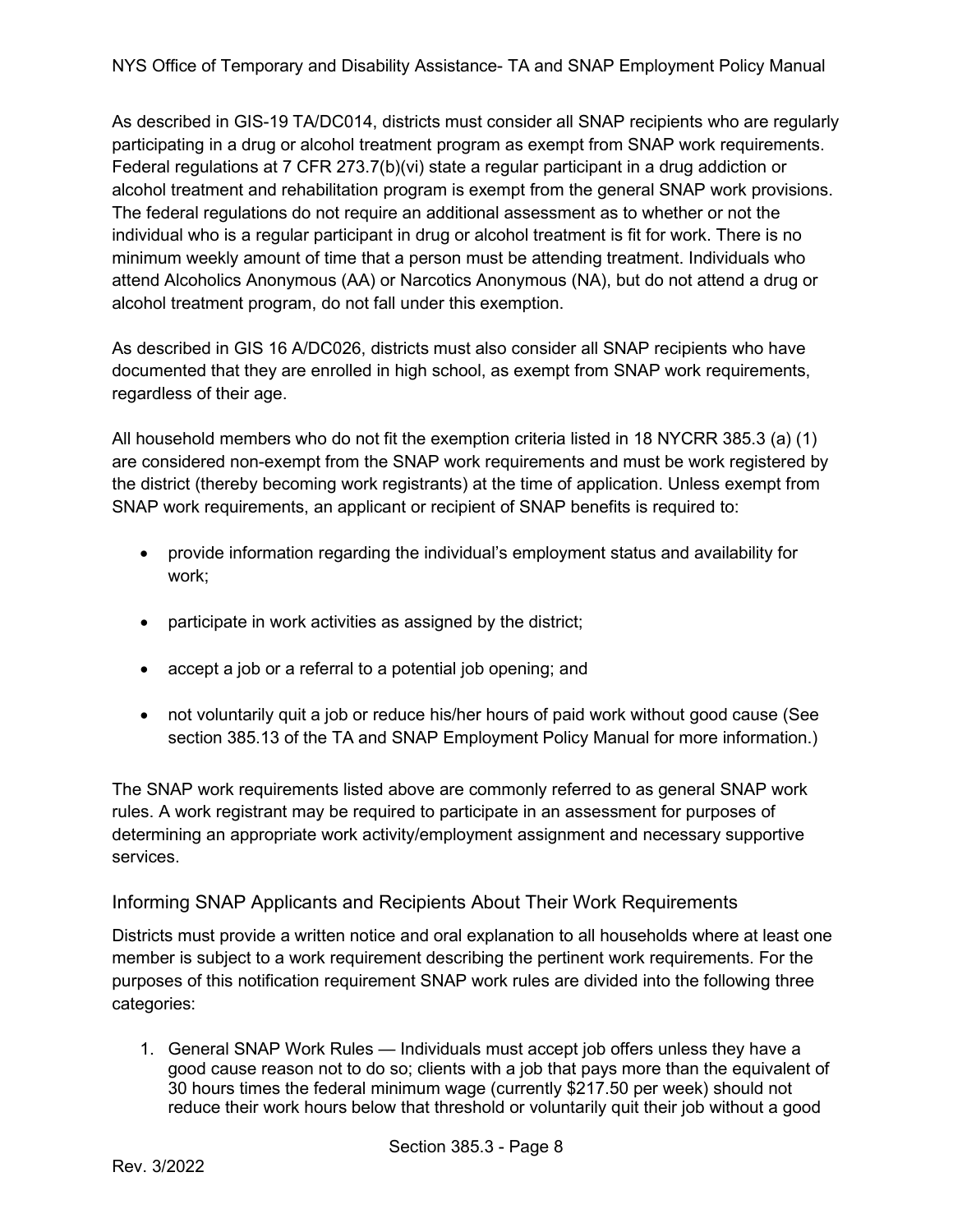cause reason (More information about the voluntary quit and voluntary reduction of work effort provisions for SNAP is found in Section 385.13 of this manual.); clients should disclose details about their employment status when asked; individuals should participate in SNAP E&T activities as required when assigned by the district.

- 2. Mandatory SNAP E&T Clients, who are not otherwise exempt from SNAP work requirements as outlined in 18 NYCRR § 385.3, may be required to participate in supervised job search, job readiness activities, work experience, job skills training, vocational training, educational training, apprenticeships, subsidized employment, or other work activities for no more than 30 hours per week or 120 hours per month (More information about mandatory SNAP E&T requirements is found in the *SNAP Employment and Training* section below.)
- 3. ABAWD Rules ABAWDs must participate in work (including in-kind or volunteer) or in a qualifying employment/education/training program/activity for at least 80 hours per month or comply with a Work Experience Program (WEP) assignment for the number of hours per month equal to the household's SNAP benefit divided by the higher of the federal or State minimum wage (More information about the ABAWD work requirements is found in the *Able-Bodied Adults Without Dependents (ABAWDs)* section below.)

The written notice and oral explanation of applicable SNAP work requirements must be provided to households where at least one member is subject to a work requirement at application, recertification, and at any time an exempt household member or new household member becomes subject to work requirements.

Districts must use one of the two notice options described below or a local equivalent approved by OTDA to comply with the requirement for written notification depending on the specific circumstances of the SNAP household:

- LDSS-5193 *Important Information about SNAP Work Rules (General, Mandatory E&T, and ABAWD) –* This notice includes information regarding the general SNAP work requirements, mandatory SNAP E&T, and the ABAWD work requirements. It should be provided to all SNAP households where at least one household member is subject to the ABAWD work requirements.
- LDSS-5193A *Important Information about SNAP Work Rules (General and Mandatory E&T*) - This notice includes information regarding the general SNAP work requirements and mandatory SNAP E&T but does not explain the ABAWD work requirements. It should be provided to households where at least one household member is subject to the general SNAP work requirement or mandatory SNAP E&T but where no household member is subject to the ABAWD work requirements including households where all household members have been determined to be non-ABAWDs and households that reside in an area with an ABAWD waiver approved by the United States Department of Agriculture (USDA).

In addition to issuing the LDSS-5193 or the LDSS-5193A as described above, the district must also provide a comprehensive oral explanation to households of each applicable work requirement pertaining to household members. The LDSS-5193 and the LDSS-5193A are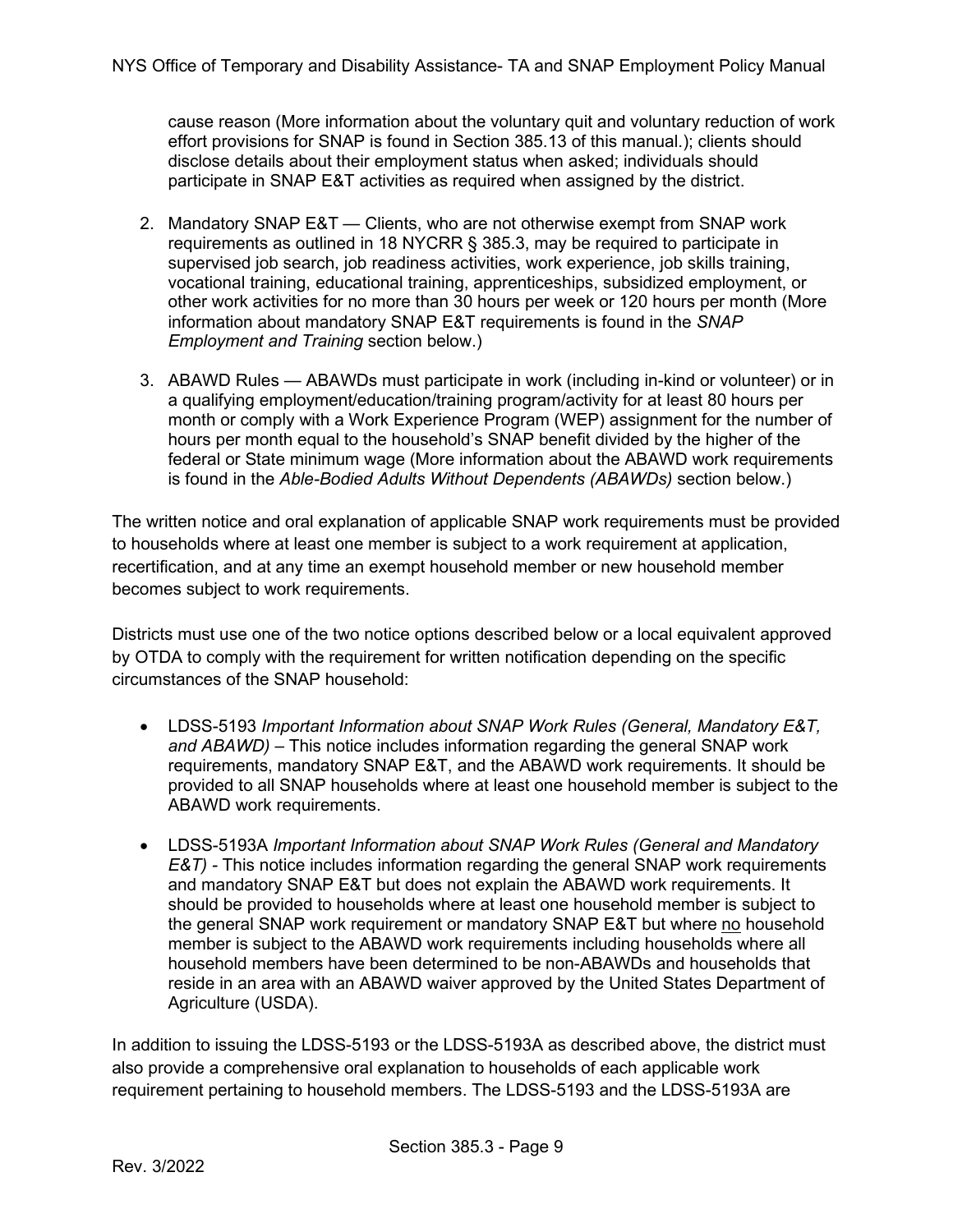designed to aid in the comprehensive oral explanation and include the following components which must be discussed with the household depending on its specific circumstances:

- An explanation of all applicable work requirements including:
	- $\triangleright$  For households that receive the LDSS-5193, the General SNAP Work Rules, Mandatory SNAP E&T, and ABAWD Rules;
	- $\triangleright$  For households that receive the LDSS-5193A, the General SNAP Work Rules and Mandatory SNAP E&T.
- Which household members are subject to each different category of work requirements;
- Exemptions, and how to request an exemption from the work requirement;
- Rights and responsibilities related to each applicable work requirement and what is required to maintain eligibility;
- Pertinent dates by which an individual must take any actions to remain in compliance;
- Consequences for failure to comply;
- An explanation of good cause including examples of good cause reasons and how to request good cause;
- The district's responsibility to pay or reimburse participants, including volunteers for the necessary and reasonable costs associated with participation in a SNAP  $E \& T$  activity (i.e., transportation, childcare, personal safety items, other); and,
- USDA contact information and instructions for filing a program discrimination complaint.

Before providing the appropriate notice to SNAP households, districts are instructed to complete the first page of the notice including: Date, Case Number, and District Contact Number. In the applicable work requirements sections, districts should list all members of the household who are subject to each of the different types of requirements. In districts that do not mandate SNAP E&T for their NTA/SNAP population, a non-exempt adult in an NTA/SNAP household would be listed in the General SNAP Work Rules section but would not be listed in the Mandatory SNAP E&T section. During periods of a statewide ABAWD waiver districts should use the LDSS-5193A which does not explain the ABAWD requirements as during that time ABAWDs residing in all areas of New York State are not subject to the ABAWD requirements. Additionally, the LDSS-5193 *Important Information about SNAP Work Rules (General, Mandatory E&T, and ABAWD),* which includes all relevant information about the ABAWD work rules, replaced the LDSS-5072 *Informational Letter Regarding Able-Bodied Adults Without Dependents (ABAWD) Requirements*. Districts must no longer use the LDSS-5072 which became obsolete with the implementation of the LDSS-5193.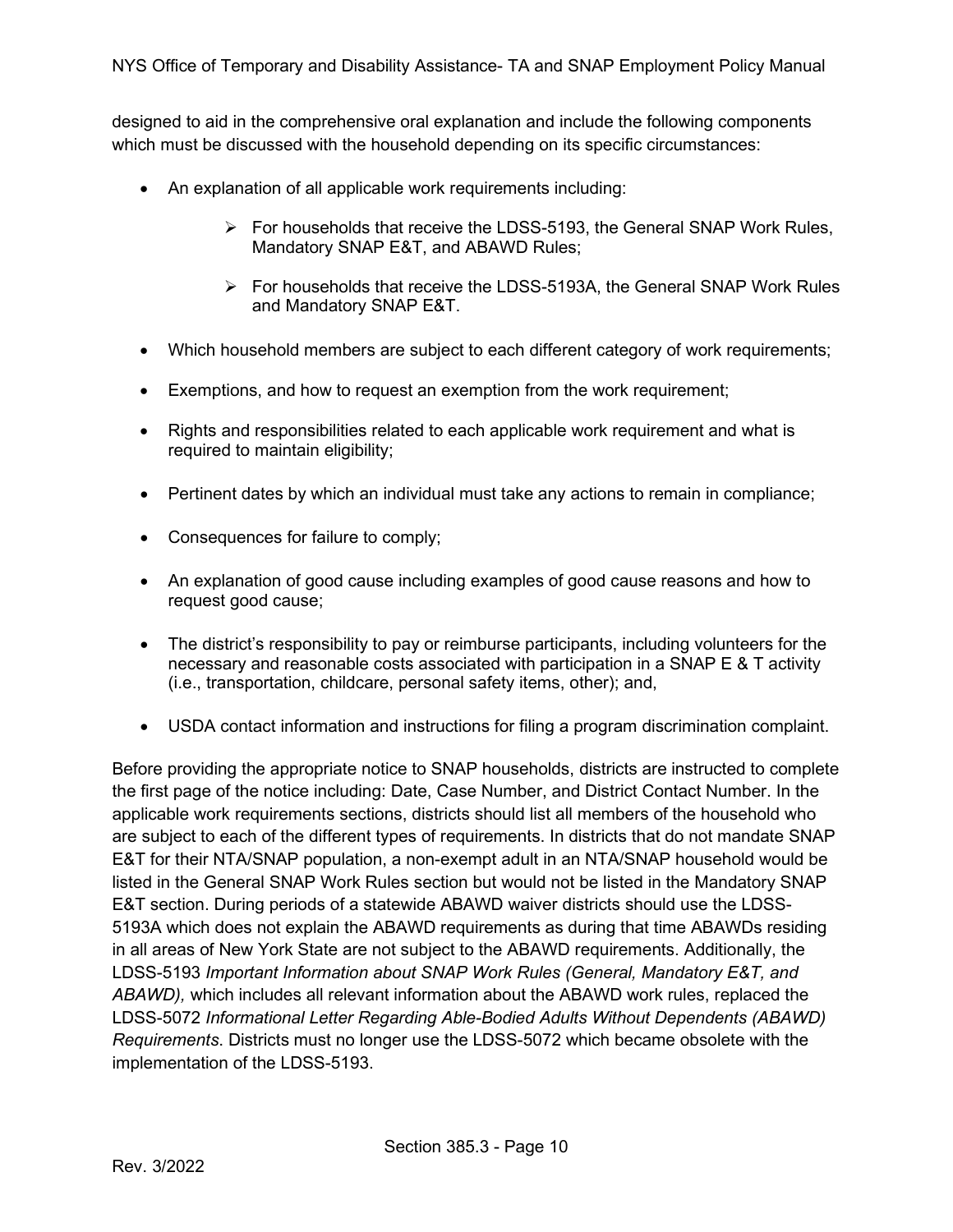Districts must retain copies of all LDSS-5193 and LDSS-5193A notices provided to the household in the case record. Districts must also document the case record through case notes/comments, in a timely manner, when the comprehensive oral explanations pertaining to SNAP work requirements occur at certification, recertification, and at any time an exempt household member or new household member becomes subject to work requirements.

These notices and related instructions are contained in Appendix C of this manual.

### SNAP Employment and Training

SNAP Employment and Training (SNAP E&T) is a program implemented by New York State that assists household members in receipt of SNAP benefits in gaining skills, training, or work experience that will increase the individual's ability to obtain employment that leads to economic self-sufficiency. All social service districts in New York State must operate a SNAP E&T program that consists of case management and at least one E&T work activity component.

### Mandatory vs. Voluntary SNAP Employment and Training

New York State operates a mandatory SNAP E&T Program. All non-exempt SNAP recipients in a TA/SNAP case, (including case type 32, SNAP-Mix household), are considered mandatory for assignment to SNAP work activities. Individuals who are TA/SNAP recipients and are a mandatory SNAP E&T participant, (are not exempt from the SNAP work requirements) are subject to conciliation and possible sanction for failure to comply with the work activity. (See section 385.11 for guidance on the SNAP conciliation process.)

For non-exempt SNAP recipients in NTA/SNAP (case type 31) households, each district determines the extent to which non-exempt NTA/SNAP recipients are required to participate in SNAP E&T activities. Districts describe the SNAP E&T assignments they mandate for their nonexempt NTA/SNAP recipients in Section 5.2 of the biennial TA and SNAP Employment Plan. Districts that choose to mandate SNAP E&T for non-exempt NTA/SNAP recipients must do so consistently across the caseload and in accordance with the procedure described in Section 5.2 of the district's biennial employment plan.

Non-exempt NTA/SNAP recipients in districts that do not mandate SNAP E&T participation, and exempt SNAP recipients, who are engaged in a SNAP E&T work activity are treated as volunteers and are not subject to a SNAP sanction for failure to comply with a SNAP E&T work activity assignment.

Non-exempt NTA/SNAP recipients in districts that mandate SNAP E&T for NTA/SNAP recipients, who fail to comply with the mandatory SNAP E&T assignment, are subject to SNAP conciliation and possible SNAP sanction for failure to comply with the work activity. (See section 385.11 for guidance on the SNAP conciliation process.)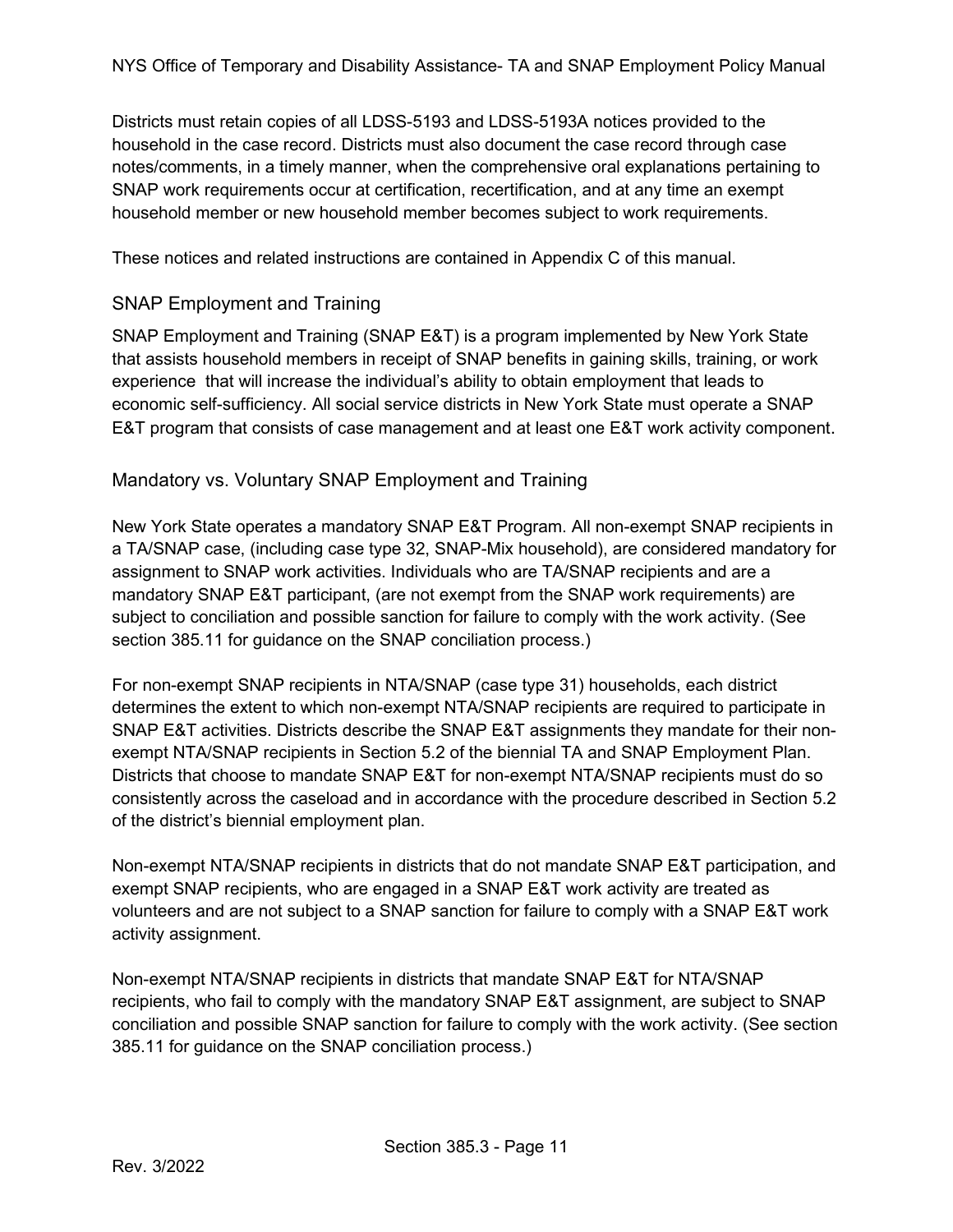Districts are responsible for operating a SNAP E&T program that can accommodate all mandatory SNAP E&T participants. In situations where there is not an appropriate and available opening for a mandatory E&T participant in the E&T program, the district must determine that the participant has good cause for failure to comply with the mandatory E&T requirement. If the case manager at a contracted E&T provider determines there is not an appropriate and available opening, the case manager must inform the appropriate district staff, who can then determine if the participant has good cause. Good cause for a lack of an appropriate or available opening in an E&T program ends when the district identifies an appropriate and available opening and informs the participant.

### Requirement to Provide Information Regarding the Available E&T Services

All districts must advise non-exempt SNAP individuals who are members of households containing at least one adult, with no elderly or disabled individuals, and with no earned income at their last certification or required report, of the availability of employment and training services within the district and/or region at the time of recertification. Employment and training services are not limited to SNAP employment and training. Such services include, but are not limited to, workforce services offered by the local Career Center, community-based organizations, and local education providers. The method of advising individuals of the available E&T services in the local area is left to the discretion of districts. However, as a minimum standard for meeting this requirement districts must provide the household a list of available employment and training services electronically (e.g. on a website or in an email) or in printed form. These examples may include flyers explaining local Career Center offerings, brochures on available local adult education and training resources, and contact information for local community organizations that provide employment and training services. Districts should ensure that all employment and training services information shared with individuals is updated regularly. Districts are also encouraged to frequently check the website of their local Workforce Development Boards to review any other employment and training services that may be available locally.

### SNAP Employment and Training Work Activities

Districts may operate any work activity authorized under 18 NYCRR 385.9 that is included in a district's biennial Temporary Assistance and SNAP Employment Plan as part of the district's SNAP Employment and Training (SNAP E&T) program. A work registrant may be required to participate in SNAP E&T program activities for up to 30 hours weekly. The total hours of participation in an Employment & Training component for any household member individually in any month, together with any hours of participation in a work experience program, and any hours worked for compensation, must not exceed 120. A work registrant may not be required to participate in SNAP E&T work experience for more hours than the value derived from dividing the SNAP allotment by the higher of the federal or state minimum wage up to the 30-hour SNAP E&T maximum. However, individuals who are concurrently receiving TA and SNAP may be assigned to work activities up to 40 hours per week. It is important to note that SNAP recipients who participate in assigned work activities for at least 30 hours per week cannot be sanctioned for SNAP purposes but may be subject to a TA sanction in those instances where the district determines that the individual willfully and without good cause refused or failed to comply with the assigned work requirement (see Section 385.11 and 385.12 of this manual for more information).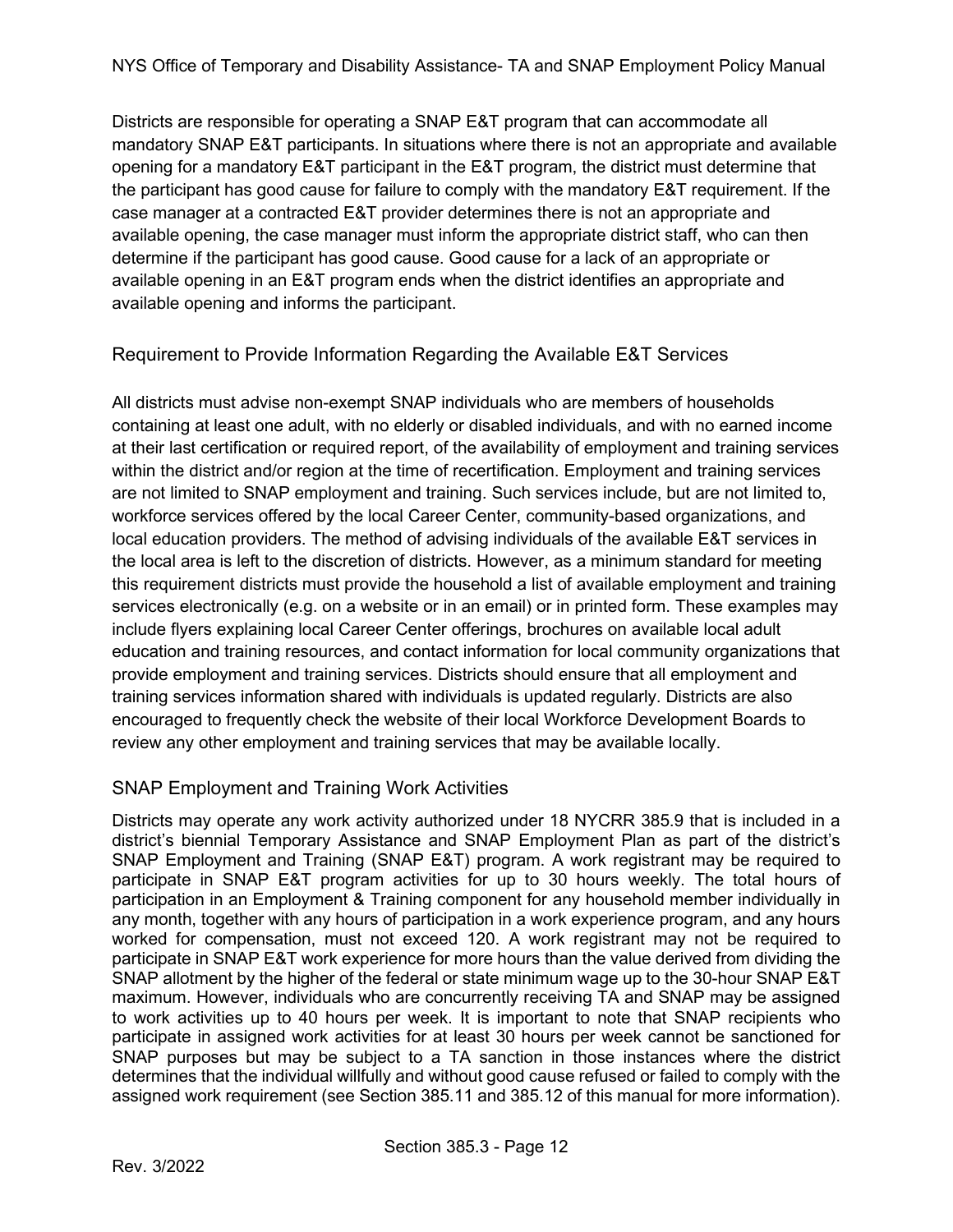### Exceptions to Certain Exemptions (Simplified SNAP Plan)

Under a simplified SNAP plan provision, designed by the United States Department of Agriculture (USDA) to help states meet TANF participation rate requirements, New York State is authorized to include the SNAP benefit in the calculation of the maximum number of hours that a TANF recipient may participate in work experience. This authority affects TANF recipients assigned to work experience who are ordinarily exempt from SNAP work registration requirements because they are subject to and complying with TANF work requirements or because they are a caretaker of a child under the age of six years. Therefore, a SNAP caretaker of a child under the age of 6 who is also receiving TANF funded assistance and fails to comply with a work experience assignment willfully and without good cause may be subject to a SNAP sanction. This policy only applies to individuals actually assigned to TANF work experience.

#### Case Management

Districts must provide case management services to all non-exempt TA/SNAP recipients and NTA/SNAP recipients who are assigned by the district (in accordance with Section 5.2 of the district's biennial employment plan) to engage in a SNAP E&T work activity. Case management services include, but are not limited to, the completion of an employment assessment, the development of an employment plan, monitoring the individual's progress in the assigned SNAP E&T activity component, and coordination with service providers. Case management may be provided by district employment unit staff or contracted employment vendors. The case management services provided by the district must be documented in the case record through the completion of an employment assessment, the development of an employment plan, and maintaining detailed case notes to document the frequency of contact with the individual to monitor the individual's progress in the assigned SNAP E&T work activity.

Time spent participating in case management counts towards the time a participant spends in E&T. In addition, E&T is a way for ABAWDs to fulfill the ABAWD work requirement. As such, hours an E&T participant spends with a case manager must count towards the participant's mandatory E&T and ABAWD work requirement. Districts have flexibility to provide case management services in the mode that best meets the needs of the participant and is in line with the capacity of the district or provider. This flexibility includes offering case management services remotely and delivering services through virtual tools like web applications, as well as in-person services.

### Supervised Job Search

Districts that offer job search as a SNAP E&T work activity component for TA/SNAP and NTA/SNAP applicant and recipient work registrants must offer a supervised job search in accordance with federal regulations at 7 CFR 273.7(e)(2)(i). Supervised job search programs are those that occur at district approved locations at which the activities of the participants are directly supervised, and the timing and activities of participants are tracked by the district or contracted provider. Approved locations may include the local Career Center, public library,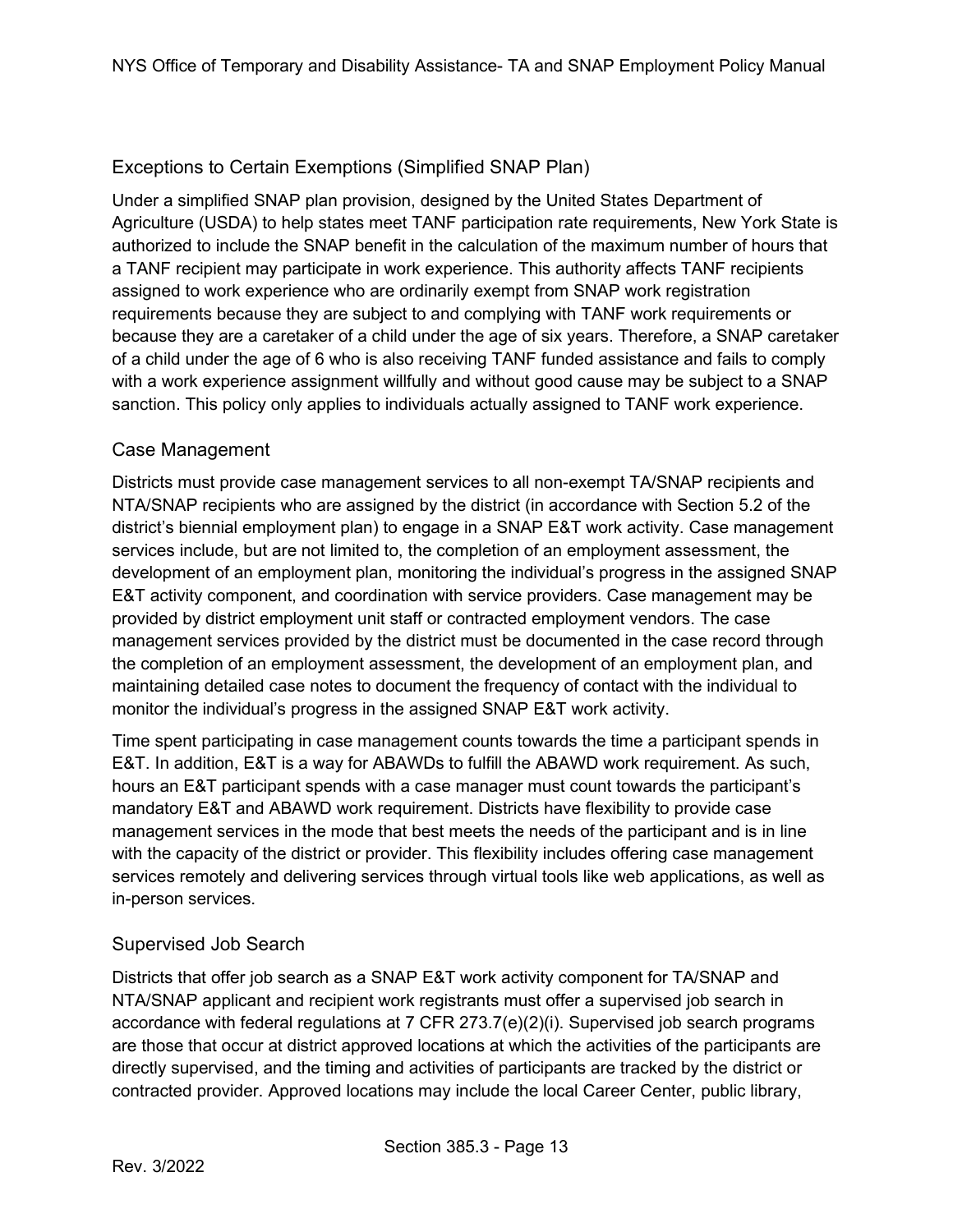third-party provider, an individual's home, or any other location deemed suitable by the district where the participant has access to the tools and materials they need to perform supervised job search. Tools used in the supervised job search program may include virtual tools, such as websites, portals, or web applications to access supervised job search services. Districts are encouraged to offer a variety of locations and formats to best meet participant needs, and to the extent practicable, allow participants to choose their preferred location. Supervision must be provided by skilled staff, either remotely or in person, who provide meaningful guidance and support with at least monthly documented check-ins and must be provided in such a way to best support the participant. Supervised job search participants must have access to a case manager or other district/employment services provider worker for the participant to report on progress or seek additional guidance as needed before the next regularly scheduled contact.

Supervised job search activities must have a direct link to increasing the employment opportunities of individuals engaged in the activity. Districts may require an individual to participate in a supervised job search for a specific period of time that, in its estimation, will provide participants a reasonable opportunity to find suitable employment. However, the district should not establish a continuous, year-round supervised job search requirement. If a reasonable period of supervised job search does not result in employment, placing the individual in a training or education component to improve job skills will be more productive.

The number of contacts required of job search participants and the frequency of how often individuals are required to report job search outcomes and activities is determined by the district. Districts describe their local procedures for how the job search activity will be supervised and tracked, including the frequency of monitoring the participant's job search efforts, in Section 5 of the district's biennial TA and SNAP Employment Plan.

Please note: Job search that does not meet the definition of supervised job search as described in this section is allowed as a subsidiary activity of another E&T component, so long as the job search activity comprises less than half of the total time spent in the component.

### Subsidized Employment

Subsidized employment is an allowable SNAP E&T program activity, and SNAP E&T funds may be expended on allowable costs associated with wages through a subsidized employment program, in accordance with applicable SNAP laws and regulations, as well as the federal cost principles in title 2 of the CFR. Districts and/or contracted providers who intend to use SNAP E&T funds to implement a subsidized employment program must have agreements in place with employers to provide actual training to SNAP participants, and a plan to move participants into unsubsidized employment as a result of the subsidized employment experience, with either the same employer or with another employer. Subsidized employment programs with the exception of registered apprenticeships should last six months or less to allow an individual to move promptly into regular employment and should be limited to once every twelve months per SNAP participant unless the participant had dropped out of the activity due to no fault of their own (e.g., because of illness or a provider determination). Districts that are interested in operating a program where wages are subsidized with SNAP E&T funds must submit a proposal to OTDA for review and approval prior to implementing such a program. The proposal must provide the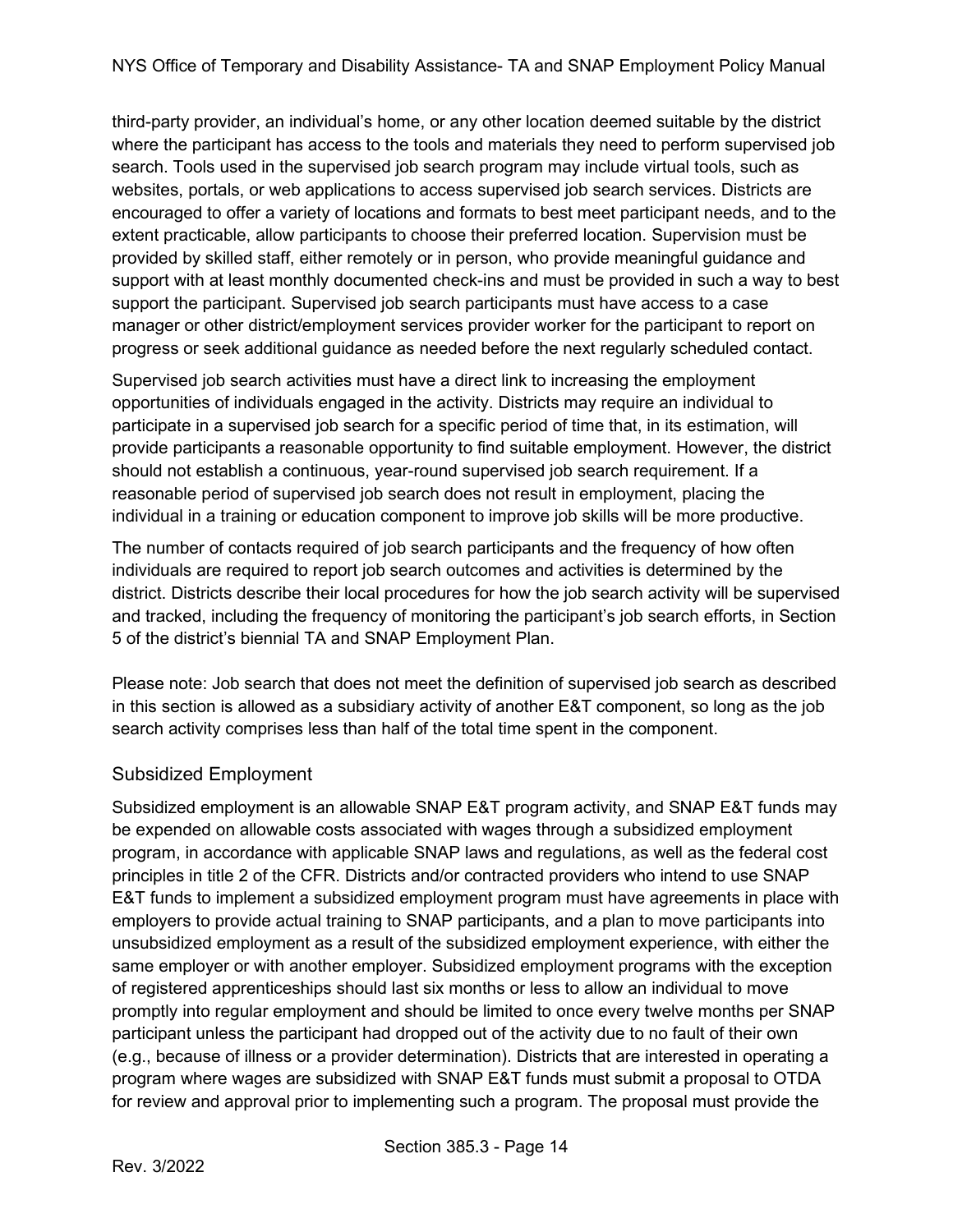number of participants, the anticipated costs, partner organizations and their role (if applicable), a description of the training that will occur while the participant is engaged in the program and projected outcomes.

Subsidized employment positions may be full or part-time, but full-time positions are preferred. Income recipients earn from such subsidized placements is subject to the same consideration as other income for purposes of eligibility and benefit determination in accordance with 7 CFR 273.9. Therefore, districts and/or providers using SNAP E&T funds to support subsidized employment must be mindful that should the subsidized wages result in the household's ineligibility for SNAP, the district or provider will need to use another funding source to support the subsidized employment placement.

#### Referral of Individuals (Provider Determinations)

Districts must inform their local SNAP E&T providers of the providers' authority and responsibility to determine if an individual is not a good fit for a particular E&T component. Such determinations are referred to as provider determinations.

E&T providers know best the skills and qualifications that will likely enable an individual to be successful in their programs. As such, providers have flexibility to establish the criteria used to make a provider determination. The provider may use any information available to make the determination. Districts are encouraged to work with providers to understand the skills and qualifications needed for E&T participants to be successful in the E&T components, and to thoroughly screen individuals prior to referral, in order to reduce the number of participants referred by the district to components where they are not likely to be successful.

SNAP E&T providers have 10 days from the date of a provider determination to notify the district that a participant is not a good fit for a program. The notification must include the reason for the provider determination and may include input to the district on the most appropriate next step. If the provider is unable to provide the reason for the provider determination, the district should process the provider determination without the reason.

Districts are required to notify a mandatory or voluntary E&T participant with a provider determination within 10 days of receiving the notification from the E&T provider. Districts may make such notification either verbally or in writing, but must, at a minimum, document when the notification occurs in the participant's case file. The district must explain to the E&T participant, as applicable, what a provider determination is, the next steps the district will take as a result of the provider determination, and provide the district contact information. In the case of either a mandatory or voluntary E&T participant with a provider determination, the district must also notify the individual that they are not being sanctioned as a result of the provider determination.

In the case of an ABAWD who has received a provider determination, districts implementing ABAWD requirements must also notify the ABAWD about the accrual of countable months. In particular, the district must notify the ABAWD that the ABAWD will accrue countable months toward their three-month participation time limit the next full benefit month after the month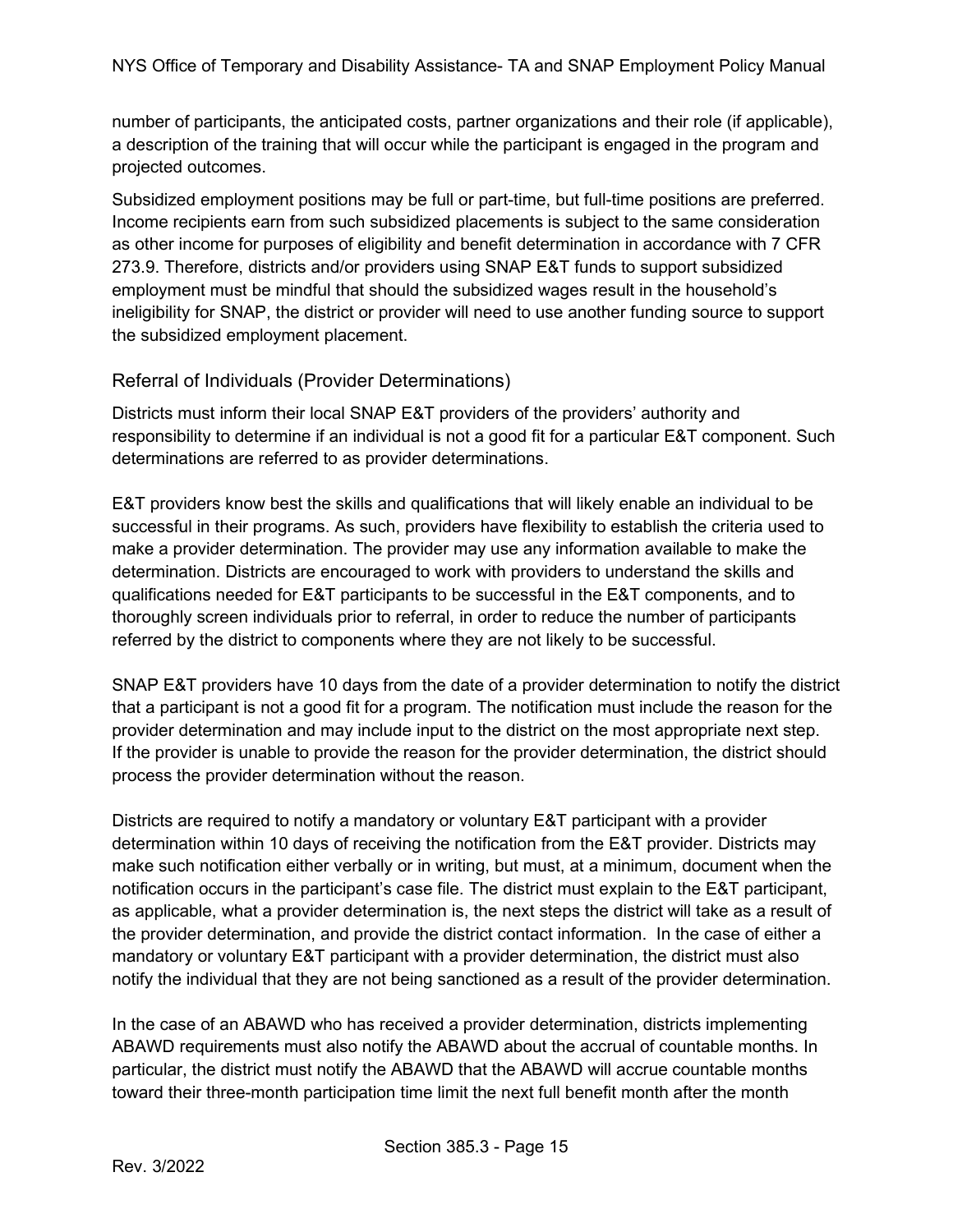during which the district notifies the ABAWD of the provider determination, unless the ABAWD fulfills the work requirements in accordance with 7 CFR 273.24, or the ABAWD has good cause, lives in a waived area, or is otherwise exempt. Districts should refer to 18-ADM-07 for guidance on the requirement for districts that do not have a federally approved ABAWD waiver for all residents of the district to offer and provide a qualifying work or training opportunity to all ABAWDs who are subject to the ABAWD requirements to maintain or reestablish eligibility for SNAP.

Districts must document the provider determination and notification to the participant in the participant's case record. No later than the date of the individual's recertification, the district must take the most suitable action from the following two options:

- 1. Refer the individual to an appropriate E&T program component. If selecting this option, districts must first perform a reassessment to determine an appropriate E&T program component to refer the individual to, considering the suitability of the individual for any available E&T components. Additionally, all E&T participants must receive case management services along with at least one E&T work activity component;
- 2. Re-assess the participant's physical and mental fitness. If selecting this option, districts must perform a reassessment and screen the individual for any other exemptions from the general SNAP work requirements. Individuals who are determined to be mentally or physically unfit must be exempt from the work requirements. If the individual is found to be physically or mentally fit, and the district determines the individual is not otherwise exempt from the general SNAP work requirements, the district must follow the process described in option one to determine an appropriate E&T program component.

Provider determinations are not an exemption from the general SNAP work requirements or an exemption from mandatory SNAP E&T. Provider determinations are made by E&T providers based on criteria specific to that E&T provider about whether or not an E&T participant is a good fit for a particular E&T work activity component. Providers may share a reason for the provider determination with the district and suggest a next step for the individual, and the district may use that information in determining which of the two actions, identified above, the district will take with the individual

Districts may also reassess an individual with a provider determination to determine if the individual should be exempt from the general SNAP work requirement or from mandatory SNAP E&T. The processes associated with receiving a provider determination apply to both voluntary and mandatory SNAP E&T participants. Districts are reminded of their oversight authority to ensure E&T providers are not making unfair provider determinations or using provider determinations to discriminate against protected classes.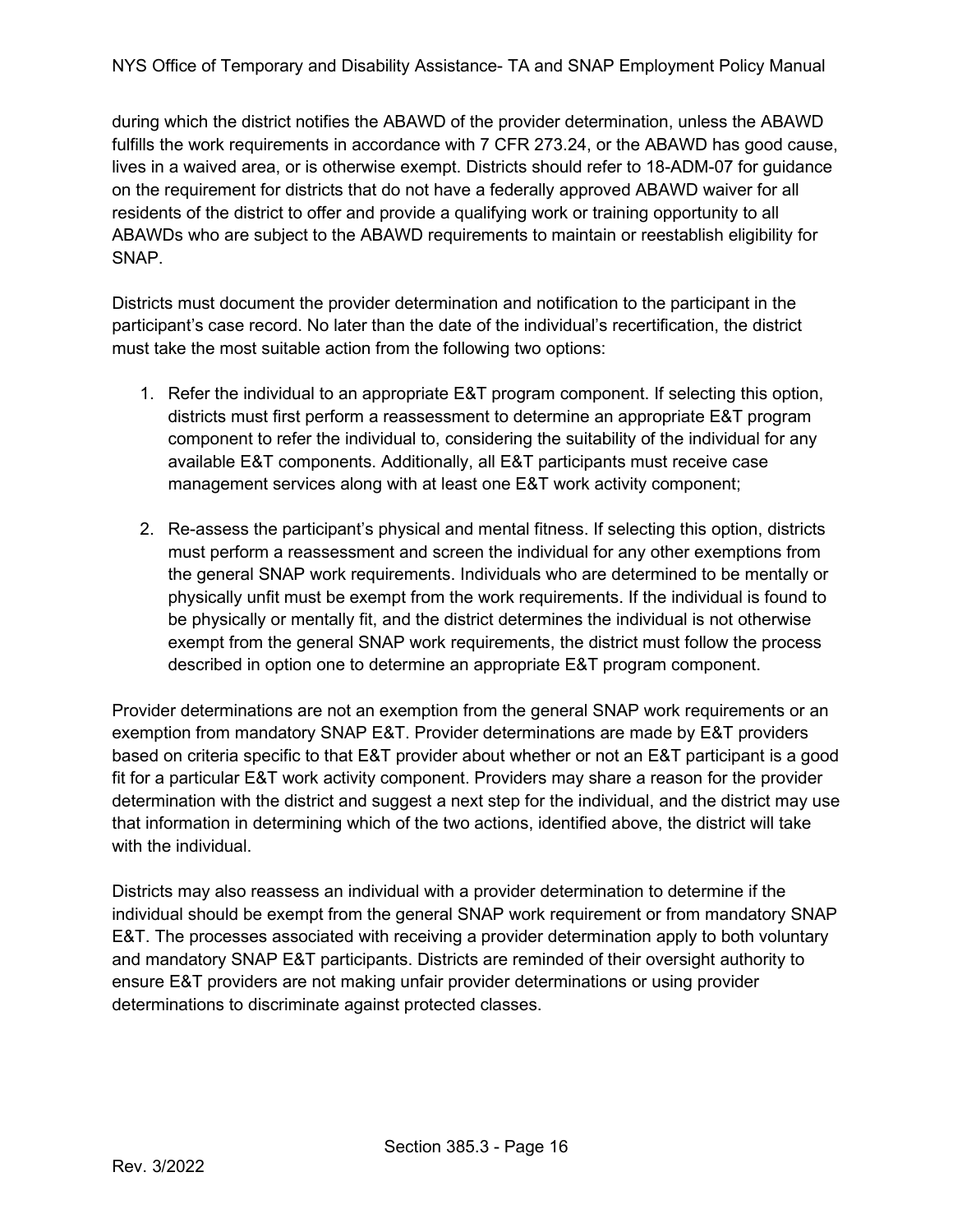### <span id="page-16-0"></span>Participant Reimbursements (Supportive Services)

Districts must provide supportive service payments to individuals participating in the SNAP E&T program, including applicants and volunteers, for expenses that are reasonably necessary and directly related to participation in the E&T program. Individuals who are subject to the ABAWD requirements and are participating in an ABAWD qualifying work activity that is a SNAP E&T work activity (either as a mandatory assignment or volunteer) are eligible to receive supportive service payments for expenses that are reasonably necessary and directly related to participation in the SNAP E&T and/or ABAWD activity. Reimbursable costs may include, but are not limited to: dependent care costs, transportation, or other work, training or education related expenses such as uniforms, personal safety items or necessary equipment and books or training manuals. If a district is unable to provide a participant with participant reimbursements, then the individual would be excused from mandatory participation in SNAP E&T and would not be subject to a SNAP sanction for failure to comply with the assigned SNAP E&T activity. Specific information regarding SNAP participant reimbursements is found in Section 385.4 of this manual.

### <span id="page-16-1"></span>Job Retention Services

The job retention component of SNAP E&T is meant to provide supportive services for a minimum of 30 days and a maximum of up to 90 days to individuals who have secured employment. Job retention services are designed to help individuals achieve satisfactory performance, retain employment, and to increase earnings over time. To qualify for SNAP E&T funded job retention services the recipient who is employed must have participated in another SNAP E&T activity within 90 days prior to starting employment. Districts may offer job retention services, such as case management, job coaching, dependent care assistance and transportation assistance, for up to 90 days to an individual who secured employment. Districts that offer job retention as a SNAP E&T component must make a good faith effort to provide job retention services for a minimum of 30 days. Good faith efforts may include informing participants receiving job retention services of the 30-day minimum requirement, developing a job retention case management plan that extends for at least 30 days, and continuing to conduct outreach to the individual for at least 30 days, but not more than 90 days following the date the employment started. As a best practice, districts should document that a reasonable effort was made for each job retention participant.

### Able-Bodied Adults Without Dependents (ABAWDs)

Federal statute and regulations limit an ABAWD's eligibility for SNAP benefits to 3 months in a 36-month period, unless the individual resides in an area that has a federally approved ABAWD waiver; the ABAWD is granted an exclusion from the ABAWD requirement for the calendar month consistent with the exclusion policy established by the district; or, is meeting the ABAWD requirement each month.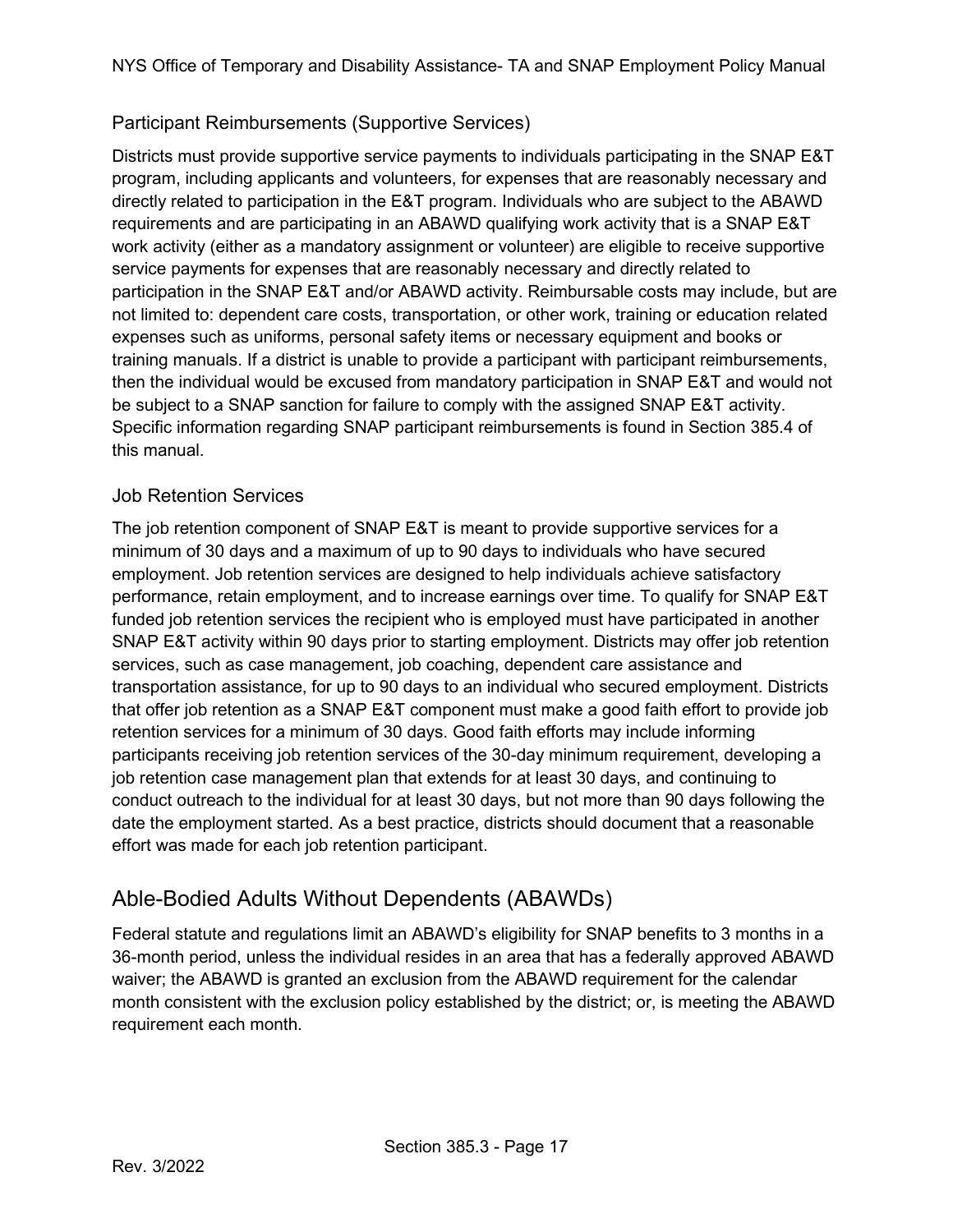### Identifying ABAWDs

ABAWDs are individuals who are subject to general SNAP work requirements and meet certain additional criteria. All individuals who are exempt from general SNAP work requirements are also exempt from ABAWD requirements. An individual who is exempt from the ABAWD requirement is not necessarily exempt from the general SNAP work requirements, including participation in SNAP E&T. In addition to those individuals exempt from the general SNAP work requirements, other groups of individuals are also exempt from ABAWD requirements as discussed below.

ABAWDs are work registrants who are NOT:

- **under 18 or 50 years of age or older** The district must track the continued SNAP eligibility of all ABAWDs through the certification period. The month in which an individual turns 18 is an exempt month for ABAWD requirements. When a household recertifies and the youngest member of the SNAP household will turn 18 before the next recertification date, the household must be informed of the ABAWD requirements. Similarly, an ABAWD who turns 50 during a certification period is no longer subject to ABAWD requirements from the date of the individual's 50th birthday;
- **any adult residing in a SNAP household (see definition at 18 NYCRR 387.1(w)) where a household member is under 18 years of age** – Any adult in the SNAP household, regardless of responsibility for a household member under the age of 18, is exempt from the ABAWD requirements:
- **pregnant** A pregnant individual is exempt from the ABAWD requirements throughout the entire pregnancy;
- **determined by the district to be medically certified as physically or mentally unfit for employment** – Individuals are unfit for employment when a district deems them as obviously unfit. Where the unfitness is not obvious, the individuals are medically certified as physically or mentally unfit for employment when:
	- $\triangleright$  they are receiving temporary or permanent disability benefits issued by governmental or private sources, or
	- $\triangleright$  such individuals provide a statement from a medical professional the district determines appropriate, that they are physically or mentally unfit for work.

Individuals determined work-limited in either the type of work or the number of hours they can work, may be required to participate in employment programs as long as their limitations are accommodated. However, individuals whose limitations preclude them from working at least 80 hours monthly are always exempt from ABAWD requirements.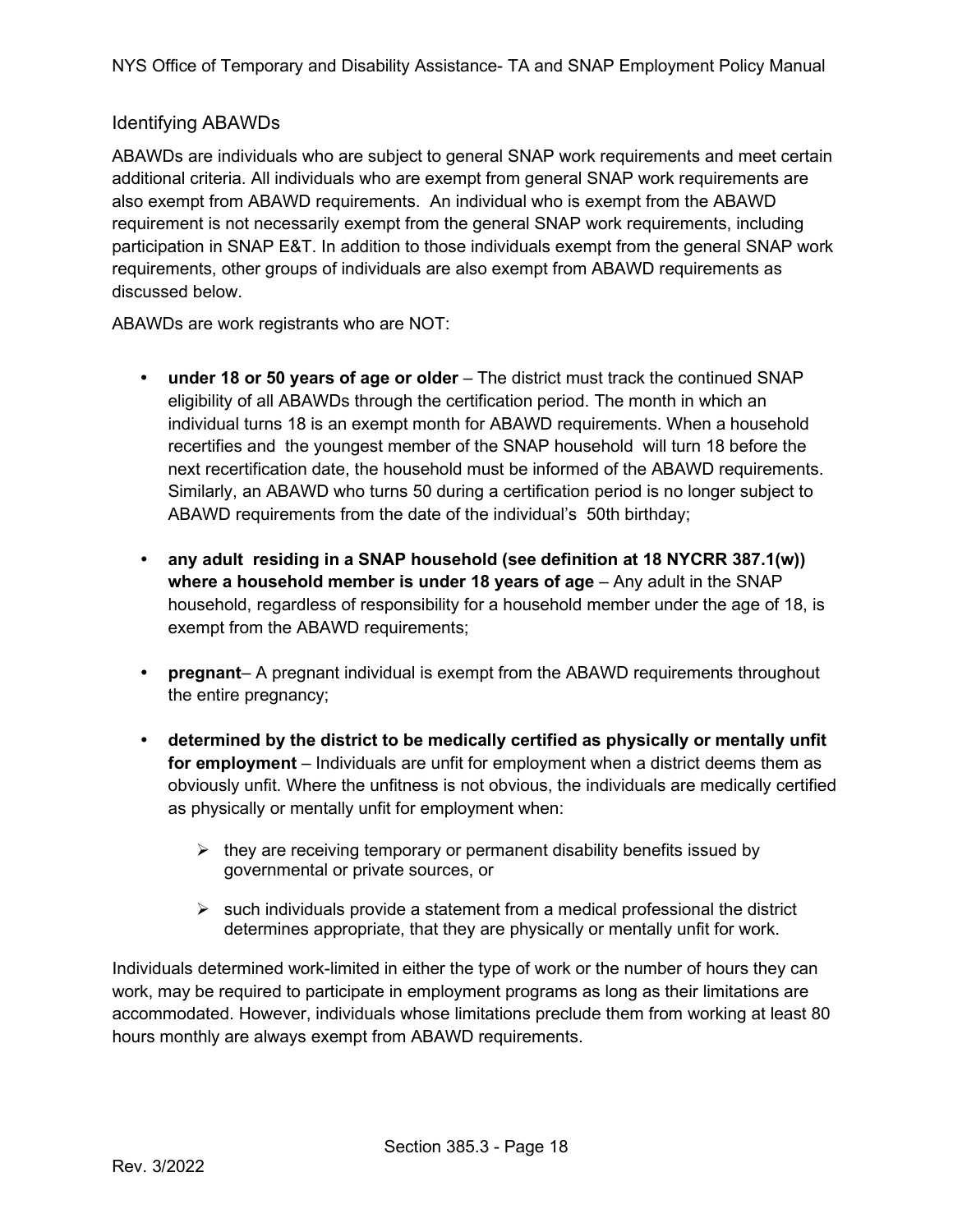Districts must ensure that workers are correctly evaluating each individual's SNAP employability status and entering the appropriate SNAP employability and ABAWD status codes on WMS (myWorkspace or appropriate New York City system) as this information is used to identify which individuals are subject to the ABAWD requirements on a monthly basis. Districts are also required to ensure that workers are updating an individual's SNAP employability and ABAWD status codes on a timely basis when changes in either status are reported and documented. This evaluation is typically done through the certification and recertification interview.

#### Informing SNAP Households of the ABAWD Requirements

Districts are required to notify all households where at least one household member is subject to SNAP work requirements including the ABAWD work rules of all work requirements applicable to each household member. This notification must be provided verbally and in writing. To comply with this requirement, districts must issue the LDSS-5193 *Important Information about SNAP Work Rules (General, Mandatory E&T, and ABAWD)* or an approved local equivalent to each household containing a member subject to SNAP work requirements including the ABAWD work rules and provide the household an oral explanation of all applicable work requirements. The written notice and oral explanation of pertinent work requirements including the ABAWD work rules must be provided to the household at application, recertification and when a previously exempt household member or a new household member becomes subject to work requirements. As the LDSS-5193 *Important Information about SNAP Work Rules (General, Mandatory E&T, and ABAWD)* includes all relevant information that must be provided to the household regarding the ABAWD work rules, it eliminated the need for issuing *the* LDSS-5072 *Informational Letter Regarding Able-Bodied Adults Without Dependents (ABAWD) Requirements*. Therefore, the LDSS-5072 is being discontinued with the implementation of the LDSS-5193 *Important Information about SNAP Work Rules (General, Mandatory E&T, and ABAWD)*. Districts must retain copies of all LDSS-5193 provided to the household in the case record. Districts must also document the case record through case notes/comments, in a timely manner, when the comprehensive oral explanation pertaining to SNAP work requirements including ABAWD work rules occurs at certification, recertification, and at any time an exempt household member or new household member becomes subject to work requirements.

Please note: During periods of a statewide ABAWD waiver districts should use the LDSS-5193A *Important Information about SNAP Work Rules (General and Mandatory E&T),* which does not explain the ABAWD requirements as throughout the duration of a statewide waiver ABAWDs residing in all areas of New York are not subject to the ABAWD requirements.

Information explaining the ABAWD requirements including which individuals are subject to the ABAWD requirements, the consequences for refusing or failing to comply with the ABAWD requirement without good cause and the actions that may be taken by the ABAWD to maintain or re-establish eligibility for SNAP benefits for more than 3 months in the 36-month period is also provided to all SNAP households as part of the LDSS-4148A *What You Should Know About Your Rights* and is included in the SNAP opening and recertification letters that are generated through the Client Notices System (CNS).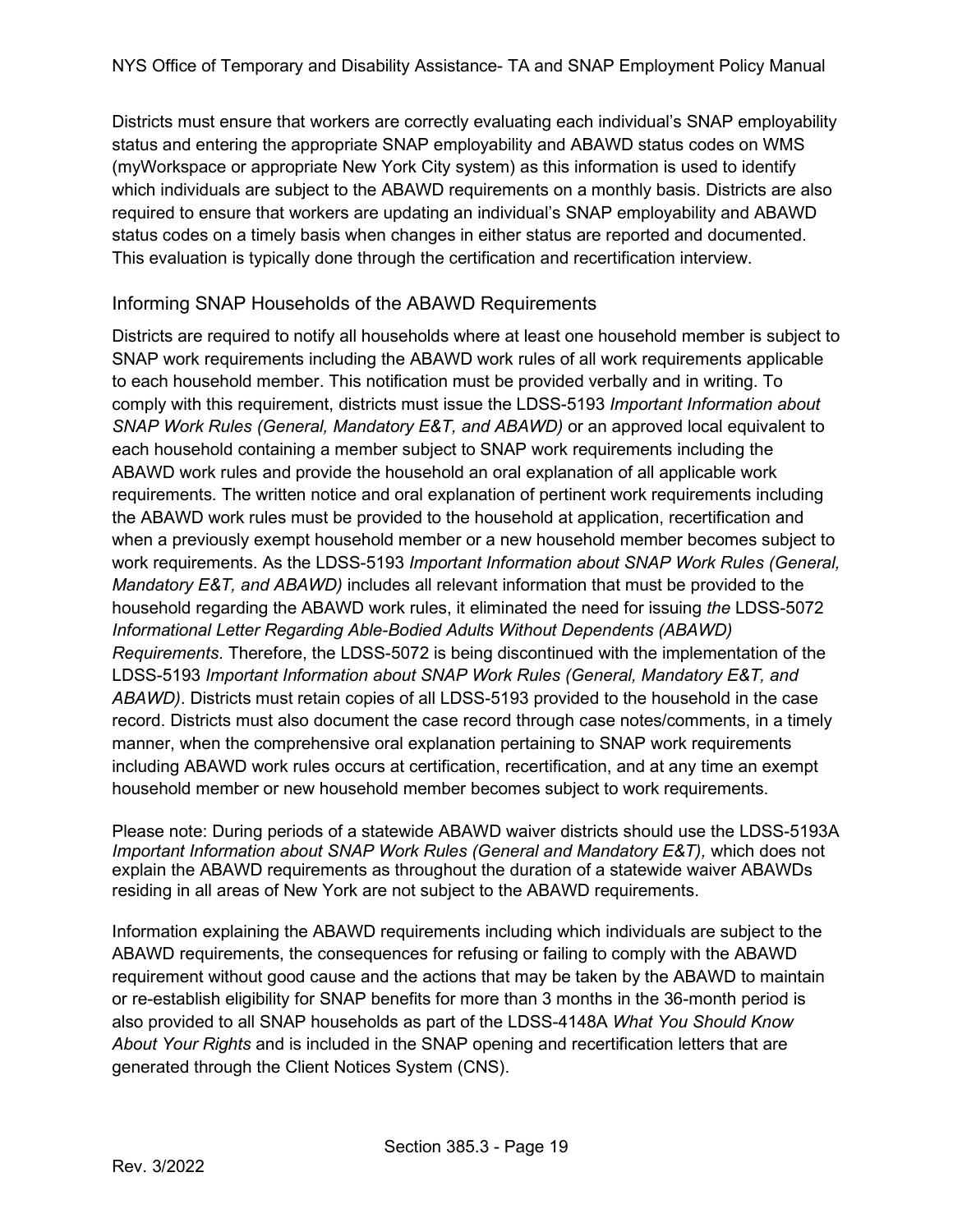### ABAWD Requirements

In order for an ABAWD to remain eligible for SNAP benefits for more than three months in the fixed 36-month period, the individual must meet the ABAWD requirement through one of the following methods. The ABAWD must:

- work (including "in-kind" work and volunteer work) for a total of at least 80 hours per month; or
- participate in a qualifying work or training program approved by the social services district for at least 80 hours per month; or
- participate in an employment and training program for veterans operated by the Department of Labor or the Department of Veterans Affairs for at least 80 hours per month; or
- participate in a program under the Workforce Innovation and Opportunity Act (WIOA) or Trade Act which may include job search, job readiness, occupational skills training, and education activities for at least 80 hours per month; or
- participate in a combination of work or qualifying work programs for at least 80 hours per month; or
- participate in and comply with a work experience assignment for the number of hours per month equal to the household's SNAP benefit divided by the higher of the Federal or State minimum wage.

In accordance with federal regulations at 7 CFR 273.24, a standalone supervised job search program is not a qualifying E&T activity relating to the participation requirements necessary to maintain SNAP eligibility for ABAWDs unless the hours of participation are limited to less than half of the total number of hours that the individual is participating in ABAWD qualifying activities each month. However, a job search program, supervised or otherwise, when operated under title I of WIOA, under section 236 of the Trade Act, or a program of employment and training for veterans operated by the Department of Labor or the Department of Veterans Affairs, is considered a qualifying activity as related to the participation requirements necessary to maintain SNAP eligibility for ABAWDs.

As long as an ABAWD meets the ABAWD requirement through one of these methods, the ABAWD remains eligible to receive SNAP benefits if otherwise eligible. An ABAWD is not allowed to participate on behalf of another ABAWD in the SNAP case, thus relieving that second individual of the responsibility of maintaining their eligibility. Two ABAWDs in a household can maintain their eligibility by participating in work experience for a total of the maximum hours allowed by their (individual) grant amount even if it is less than twenty hours per week. To allow an ABAWD to meet the eligibility requirement, districts should apportion hours of work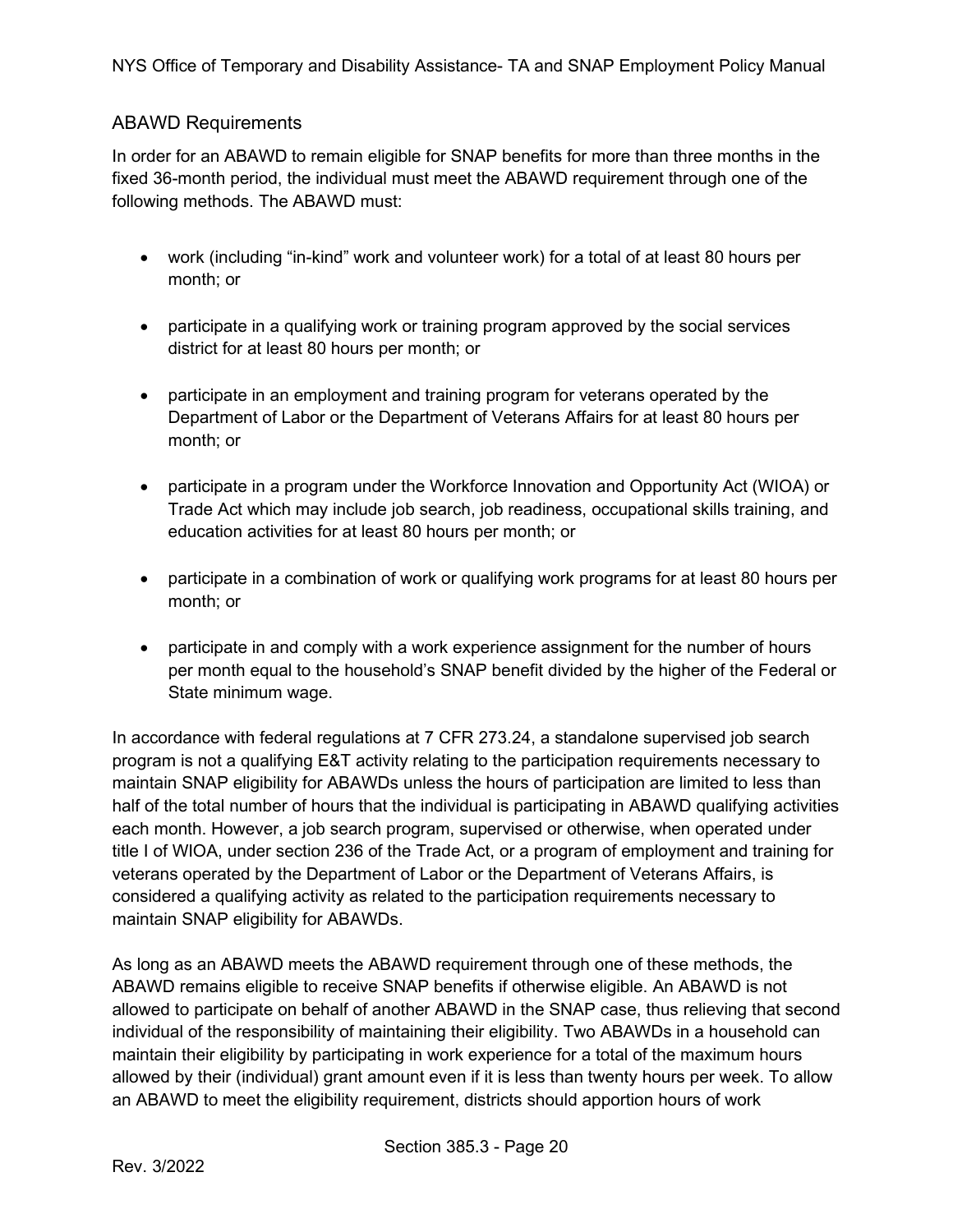experience among household members as needed. This does not preclude districts from assigning individuals to additional SNAP E&T activities if appropriate.

Requirement to Offer and Provide an ABAWD Qualifying Work Activity or Training **Opportunity** 

Districts that do not have an approved ABAWD waiver for all residents of the district are required to offer and provide an ABAWD qualifying work activity or training opportunity to all ABAWDs who are subject to the ABAWD work requirements using the LDSS-5127 *Able-Bodied Adults Without Dependents (ABAWD) Work Activity Letter*, or a locally developed equivalent approved by OTDA. The LDSS-5127 *Able-Bodied Adults Without Dependents (ABAWD) Work Activity Letter* must be provided to each ABAWD in the following situations:

- At the time of application/certification and recertification;
- Anytime during the certification period when an individual's status changes and the individual becomes subject to the ABAWD time limit. For example, an individual is exempt from the ABAWD time limit solely because of a child under the age of 18 in the SNAP household, and during the certification period the youngest child turns 18;
- When an ABAWD previously engaged in work or a work activity and meeting the ABAWD requirement is no longer engaged at least 20 hours week/80 hours monthly.

The LDSS-5127 *Able-Bodied Adults Without Dependents (ABAWD) Work Activity Letter*  provides the ABAWD with an appointment with a district staff member or contracted employment vendor to receive the offer of enrollment in a qualifying ABAWD work activity assignment. Districts may provide the ABAWD qualifying work activity or training opportunity through the SNAP E&T program or other local work, educational or training program for which the individual is eligible that will assist them in meeting the ABAWD requirement.

A copy of the completed LDSS-5127 *Able-Bodied Adults Without Dependents (ABAWD) Work Activity Letter* must be retained in the case record, along with an entry in case notes, to document that the agency offered the ABAWD the opportunity to meet with the district for assignment to an ABAWD qualifying work activity. The ABAWD's compliance with the work activity appointment is not mandatory, as a matter of eligibility, and failure to appear will not result in conciliation or imposition of a SNAP sanction. The appointment for the offer of engagement in an ABAWD qualifying work activity is separate and apart from any other mandatory work activity appointments or assignments given as part of the individual's TA work assignment or SNAP E&T work assignment.

Additional information about the LDSS-5127 *Able-Bodied Adults Without Dependents (ABAWD) Work Activity Letter*, may be found in 18-ADM-07.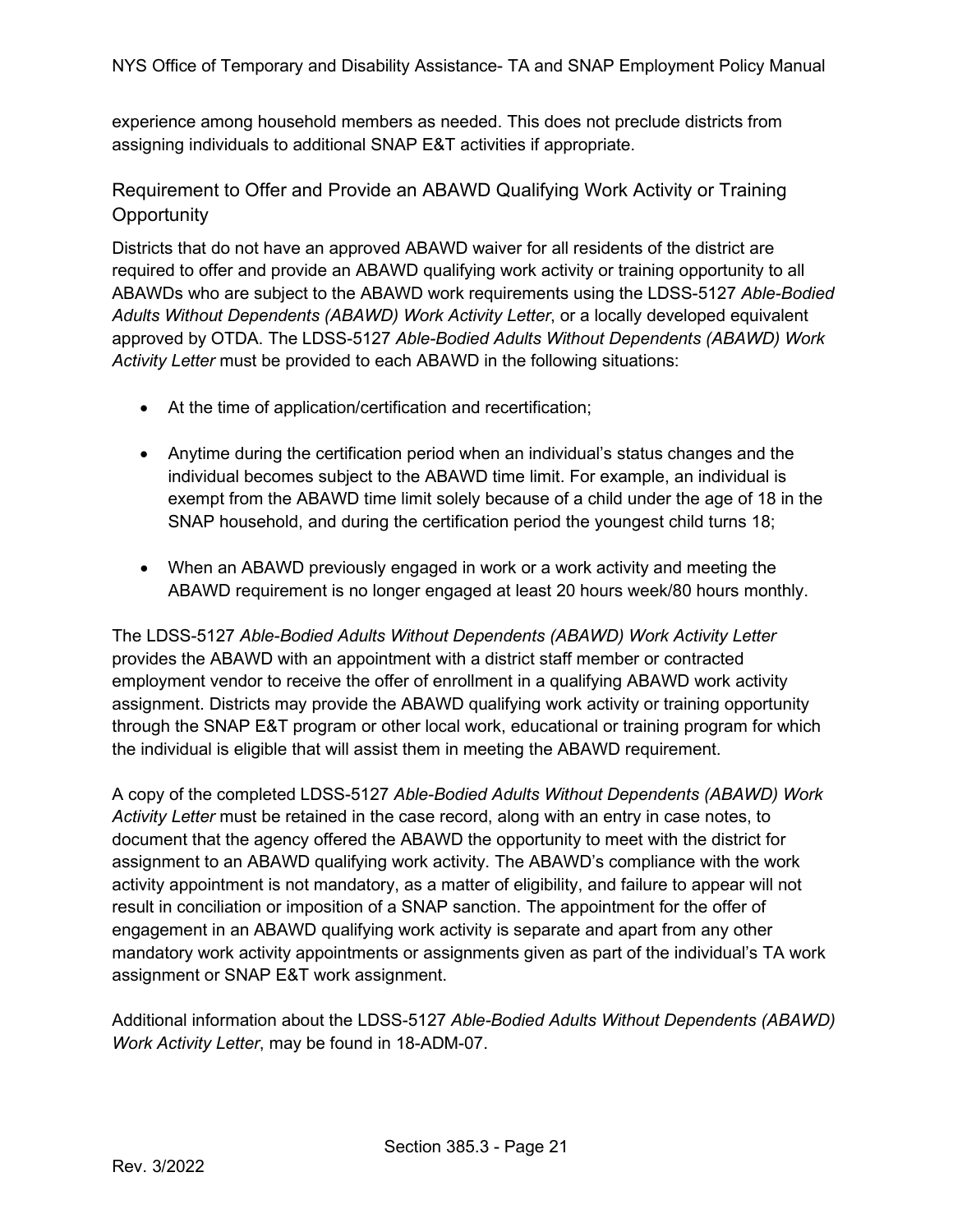### The 36-Month Period

New York State uses a fixed 36-month time period or "clock" for all ABAWDs. Having a fixed clock means all ABAWDs are subject to the same 36-month period or clock regardless of when they began to receive SNAP benefits. An ABAWD must work or participate in qualifying work programs to remain eligible for SNAP for more than three months during the fixed 36-month period.

### Countable Months

Districts are responsible for monitoring compliance with the ABAWD work requirement by monitoring countable tracked months in the ABAWD Tracking Screen (WTRK31) in the Welfare Management System (WMS).

For purposes of tracking an ABAWD's three months of eligibility, a month does not count as one of the three months in the 36-month period under the following circumstances:

- A calendar month during which an individual did not receive SNAP benefits for the full month, including the month of application. It should be noted that if the household applies on or after the 16th of the month and receives expedited SNAP benefits for the balance of the application month and the next calendar month, the full month of SNAP benefits would be tracked towards the 3-month limit, unless the ABAWD met the ABAWD requirement for the month, lived in a waived area during the month or was granted an ABAWD exclusion for the month;
- A calendar month during which an individual is exempt from the ABAWD requirement for all or any part of the month;
- A calendar month during which an individual resided in or received SNAP benefits from an area of the state covered by a waiver of the ABAWD requirement (see Waivers/ Exclusions section below). An individual who moves from a waived area (or from a county that excluded the individual) does not become subject to the ABAWD requirements until the individual applies for SNAP benefits in the new county; and
- A calendar month during which an individual had good cause for missing some or all work/work assignment hours, as long as the absence is temporary, and the individual retains his or her job or otherwise resumes participation in an ABAWD qualifying activity. Good cause includes circumstances beyond the individual's control, such as, but not limited to, illness of the individual, illness of a household member that required the presence of the individual, or a household emergency.

When determining the number of months of SNAP benefits an ABAWD has used during the fixed 36-month period, districts are required to investigate whether an ABAWD has received SNAP in other states or any other districts within New York State. This information should be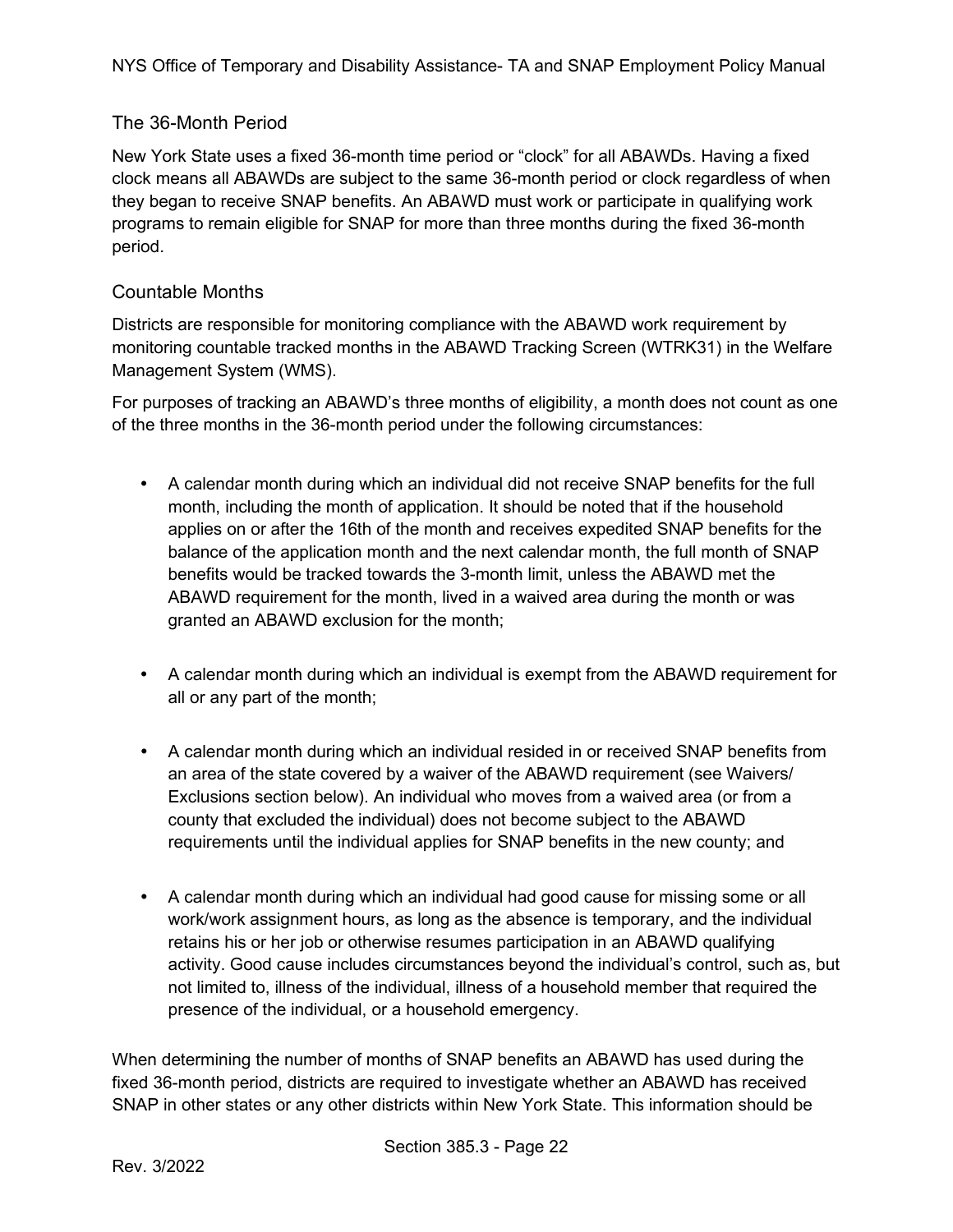collected as part of the SNAP eligibility interview. The ABAWD tracking information on the WTRK31 screen which is available through the Employment Tracking Inquiry (Selection 17 in WMS), FS ABAWD Tracking, may be used to identify tracked months in other districts in New York State. If the SNAP applicant is subject to the ABAWD requirements, and has received SNAP benefits in another state during the current 36-month fixed period, the district must:

- obtain from the SNAP applicant the name of the State(s) in which each person on the SNAP application has applied for, is receiving, or has received SNAP benefits;
- use the *National Directory of Human Services* (available in Centraport) and follow the directions for contacting each State that the ABAWD indicated they have received SNAP benefits in to verify if the individual has countable ABAWD months in that State; and
- process an override in the Welfare Management System (WMS) using WTRK43 FS ABAWD OVERRIDE INPUT screen (selection R) on the Employment Tracking Inquiry, (accessed via the Time Limit Tracking Menu, Upstate WMS Menu Selection 17/NYC WMS Menu Selection 11) for individuals with countable ABAWD months in another State. Districts adding a countable ABAWD month in WMS should use an override reason code "S" (Out of State) (see Section 385.16 of this manual for the list of ABAWD override reason codes).

When determining countable months in another State, districts must recognize that different states can have different trackers (i.e., fixed clock vs. rolling clock), or tracking start dates, which may make reconciling the number of countable months that would follow an ABAWD from one state to another complex. Since New York State is using a fixed 36-month period, districts must only consider countable months from another State that fall within the New York State 36 month period.

### Waivers/Exclusions

Some districts or areas within a district may be eligible for a waiver from the ABAWD requirement based on their rate of unemployment or their designation as a labor surplus area consistent with the requirements of 7 CFR 273.24(f). Information regarding eligibility for a waiver is provided to districts on an annual basis, subject to USDA review and approval of the waiver request submitted by OTDA. ABAWD waivers are granted for a period of 12 months following the federal fiscal year which runs from October 1 to September 30. Districts and areas within a district with an ABAWD waiver approved by USDA are listed on the OTDA website at: [http://otda.ny.gov/programs/snap/qanda.asp.](http://otda.ny.gov/programs/snap/qanda.asp) Districts approved to waive the ABAWD requirement for a jurisdictional area, but not the balance of the district, must enter an ABAWD code "W" on WMS (or myWorkspace) for ABAWDs who live in a jurisdictional area with an approved ABAWD waiver. Use of this ABAWD code is necessary to ensure that ABAWDs who reside in a waived jurisdictional area are removed from the ABAWD selection process that is used by OTDA to identify which ABAWDs are trackable for each calendar month. Districts must evaluate an individual's ABAWD status and update the ABAWD status code on WMS/myWorkspace accordingly at application,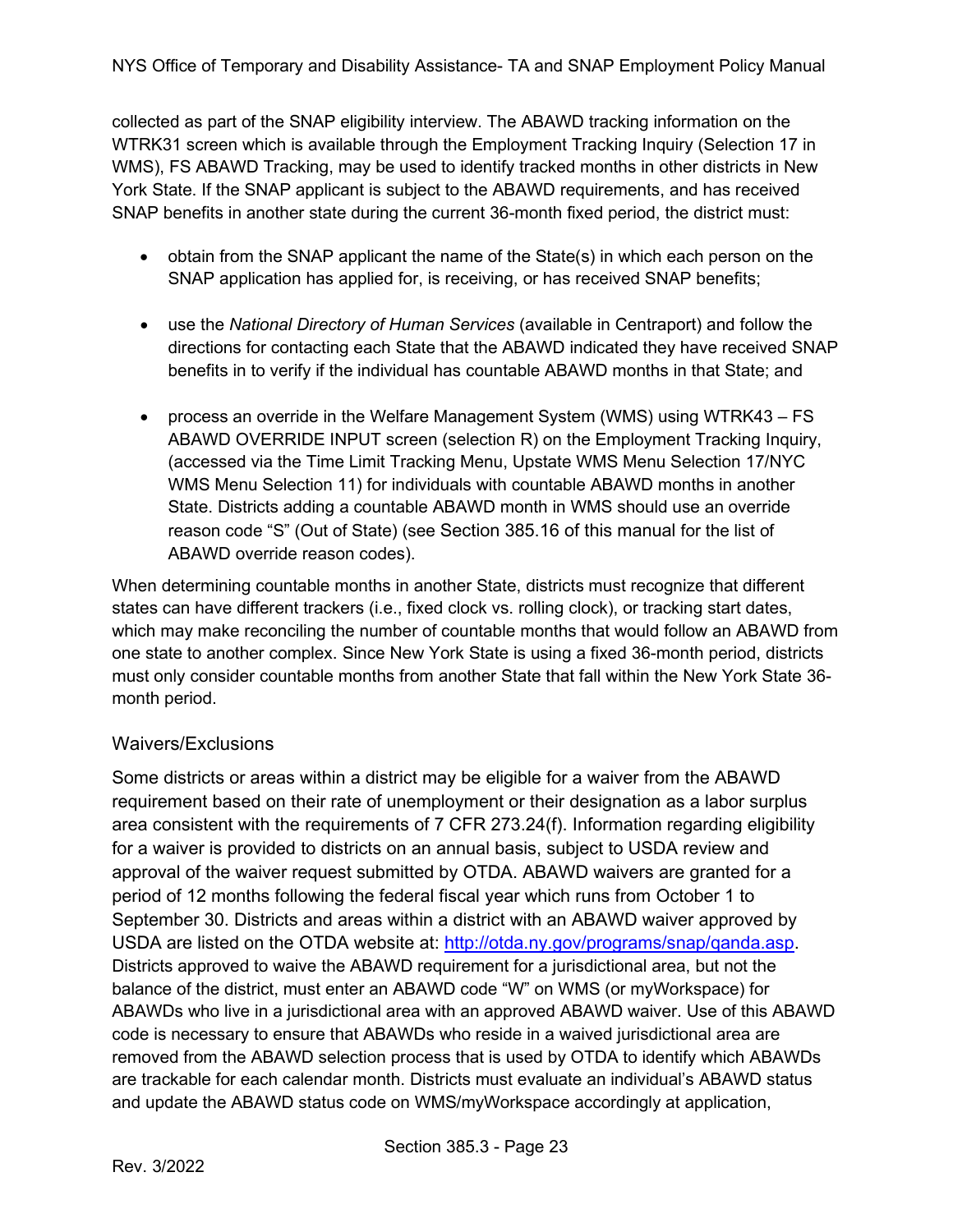NYS Office of Temporary and Disability Assistance- TA and SNAP Employment Policy Manual

recertification, and at any time when a change in address or other change that may impact an individual's ABAWD status is reported and documented.

Districts with a full county waiver are required to use an ABAWD code of "N" for non-ABAWDs but have the option of using an ABAWD code "A" or "W" for ABAWDs during the period covered by the full county ABAWD waiver. Use of an ABAWD code "A" for an ABAWD in a district with a full county ABAWD waiver will alleviate the district from having to update the ABAWD code from "W" to "A" if the district loses the full county ABAWD waiver in the future. An ABAWD who resides in a district with a full county waiver is removed from the ABAWD selection process used by OTDA regardless of whether the ABAWD code for the ABAWD is "W" or "A".

An individual who moves into a jurisdictional area with an approved ABAWD waiver is no longer required to meet the ABAWD work requirement to maintain SNAP eligibility beginning the month the individual moves to the waived area. ABAWDs who are not subject to the ABAWD requirement due to living in a waived area must still be assigned the appropriate SNAP employability and ABAWD status codes for reporting purposes and remain subject to general SNAP work requirements and SNAP E&T requirements if assigned by the district, unless the SNAP household documents that the individual is exempt from SNAP work requirements consistent with 18 NYCRR §385.3.

Regardless of eligibility for a waiver, all districts have the option to exclude a portion of nonwaived ABAWDs from the ABAWD requirement. Federal law and regulations provide an allotment of ABAWD exclusions to each state based on twelve percent of a state's ABAWD caseload in non-waived areas as of July 1st of each year. States do not earn ABAWD exclusions in areas that are covered by an ABAWD waiver. OTDA distributes the ABAWD exclusions allotted to New York, if any, to districts that do not have an approved district-wide ABAWD waiver.

An ABAWD exclusion allows a district to exclude one ABAWD from the ABAWD requirement for one calendar month. Districts that do not have an approved district-wide ABAWD waiver have the option to exclude a portion of non-waived ABAWDs from the ABAWD requirement to the extent that the district has a sufficient number of available ABAWD exclusions. The total number of exclusions used by a district must not exceed the number approved for use by OTDA.

The availability of exclusions provides districts with a great deal of flexibility. Each district is responsible for establishing its own exclusion criteria. For example, a district may wish to exclude ABAWDs who are working, but do not meet the required number of hours to maintain eligibility under the ABAWD provisions, or ABAWDs who have transportation barriers of an ongoing nature. Districts also have the flexibility to establish a limit on the number of months that an ABAWD will be excluded from the ABAWD requirement. The criteria chosen by the district must account for the limit on the number of exclusions that are available to the district for the 12-month period.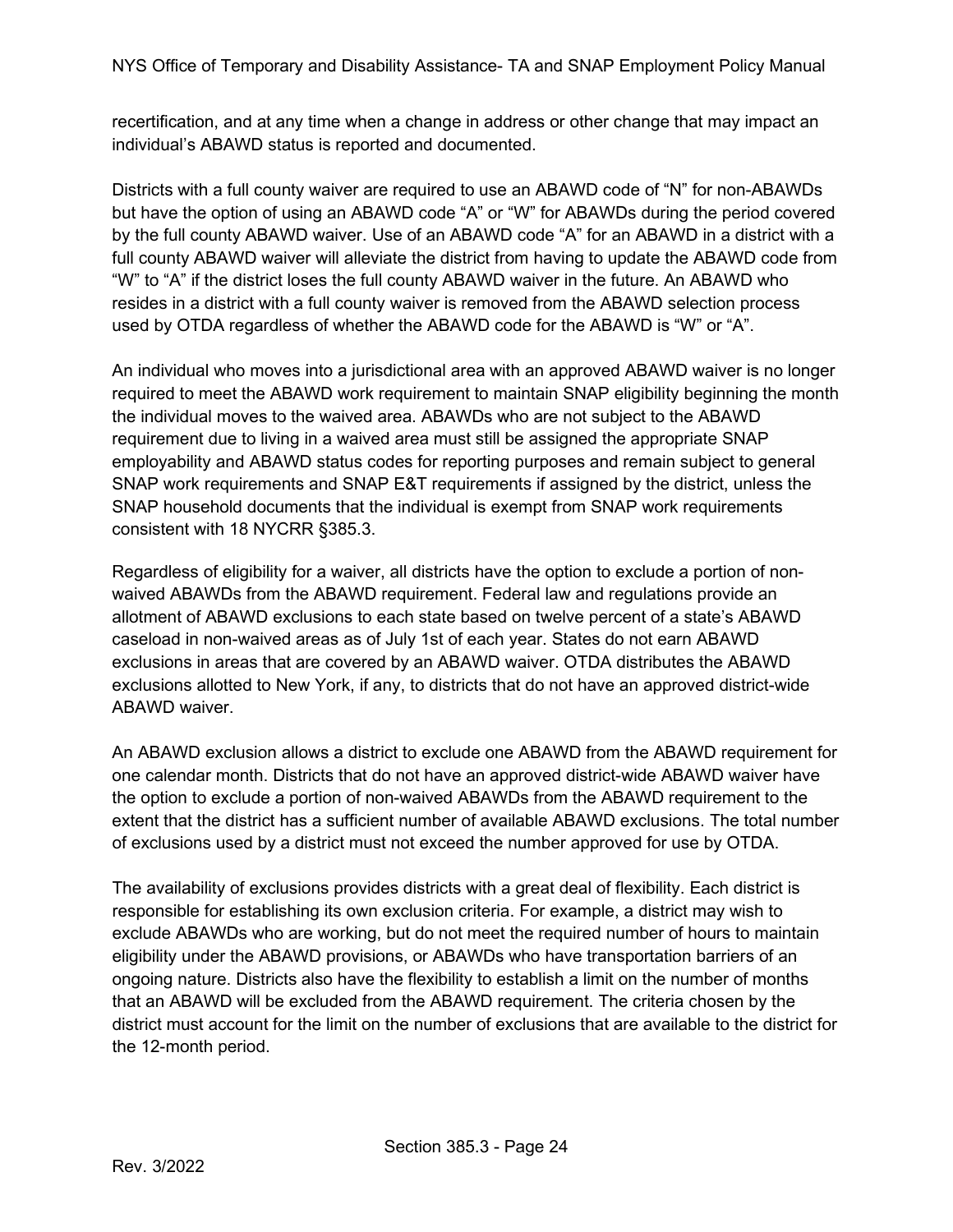Each district is required to monitor the use of ABAWD exclusions to ensure that the ABAWD exclusion policy is applied consistently on a monthly basis and that the district does not exceed the number of ABAWD exclusions made available to the district by OTDA for the 12-month period. Districts must also ensure that the use of an ABAWD exclusion is reported to OTDA. An ABAWD code "X" - ABAWD/excluded should be entered on screen 4 of the Welfare Management System (WMS) [Individual Inquiry Screen NQIN2A for NYC WMS] or Individuals Tab on myWorkspace for each month that an ABAWD has been granted an ABAWD exclusion by the district. The use of the ABAWD exclusion must also be documented in the case record.

Districts are also responsible for updating the ABAWD code on WMS (or myWorkspace) in a timely manner when an ABAWD no longer qualifies for an ABAWD exclusion. Failure to update the ABAWD code in the same calendar month that an individual's status changes (no longer qualifies for an ABAWD exclusion) may require the processing of an ABAWD related override transaction.

### ABAWD Related Override Transactions

Districts must process an override transaction when an adjustment needs to be made to an ABAWD's tracking record. The following adjustments to data elements that are used as part of the ABAWD tracking process may be made through the ABAWD override process:

- Add or delete a calendar month from the ABAWD counter (Total Number of Months Non-Participating);
- Add or delete a calendar month that involved an ABAWD exclusion;
- Add or delete a calendar month that involved an ABAWD grace period month; or,
- Add a re-establish date when an ABAWD who had previously become ineligible for SNAP benefits because they had received SNAP benefits (either individually or as part of a multi-person SNAP household) for 3 months without meeting the ABAWD requirement re-establishes eligibility for SNAP by meeting the ABAWD requirement.

ABAWD related overrides are processed using the WTRK43–FS ABAWD OVERRIDE INPUT screen (selection R) on the Employment Tracking Inquiry, (accessed via the Time Limit Tracking Menu, Upstate WMS Menu Selection 17/NYC WMS Menu Selection 11). ABAWD related overrides can only be made by a designated staff member using the instructions provided in Section 385.16 of this manual.

The district may need to process a separate "add" override transaction following the completion of a "deletion" override transaction to add a countable calendar month or to report the use of an ABAWD exclusion. Districts are encouraged to review Section 385.16 of this manual for additional information.

Districts may add a month for which an ABAWD exclusion should have been applied or delete a month for which an ABAWD exclusion was applied, at any time during the federal fiscal year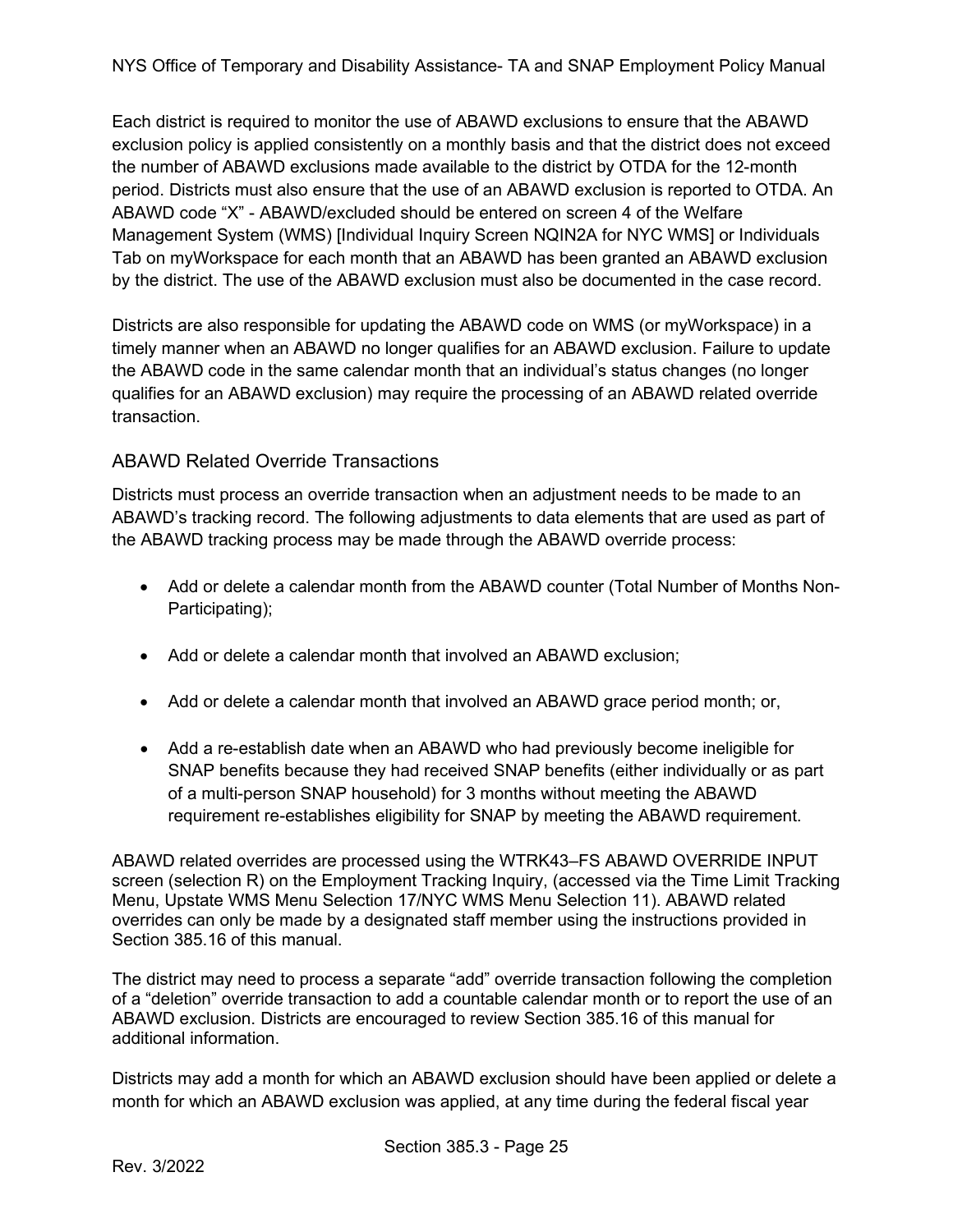(FFY). OTDA is responsible for accurately reporting the number of exclusions applied by districts each month to the USDA on a quarterly basis. For this reason, districts must maintain procedures to process override transactions involving exclusions by the  $30<sup>th</sup>$  of the month following the end of the quarter. Overrides that are processed after the quarter ends, but still within the FFY should be kept to a minimum. For example, override transactions to add or delete an ABAWD exclusion for April, May, or June should be completed before July  $30<sup>th</sup>$ . This limit is necessary to ensure that the number of exclusions used each month during the quarter is accurately reported to USDA.

### Tracking an Individual's Compliance with the ABAWD Requirement

Districts are required to monitor compliance with the ABAWD requirement on a monthly basis and take timely action in those instances where the district has determined that the ABAWD has received SNAP benefits for 3 months in a 36-month period, is otherwise subject to the ABAWD requirement and, based on the information available to the district at the time when the case record is reviewed, is not meeting the ABAWD requirement. Districts must monitor and track an individual's compliance with the ABAWD requirement and issue an NOAA before the end of the 3rd month of SNAP benefits to inform the SNAP household that an ABAWD is ineligible for SNAP benefits because they are subject to, but not meeting the ABAWD requirement. Districts should use the ABAWD Tracking Report, which can be accessed through Cognos, to track the number of months an ABAWD did not meet the ABAWD requirement while receiving SNAP benefits in a 36-month period. Additional information regarding the ABAWD Tracking Report can be found in 16 GIS TA/DC030.

OTDA recommends that districts limit SNAP certification periods for households that include an ABAWD to no more than six months. Districts must verify hours of work for ABAWDs at certification, recertification, and as needed if a change is reported. ABAWDs are required to tell the district if their work hours go below 20 hours weekly/80 hours monthly within 10 days after the end of that month. Districts must establish procedures for monitoring an ABAWD's ongoing participation in work activities, such as education and training and work experience, or the combination of work and work activities.

In accordance with 7 CFR 273.24(b)(2), an ABAWD who receives good cause for failure to comply with the mandatory E&T requirement, must also receive good cause for failure to comply with the ABAWD requirement, with one exception. An ABAWD may receive good cause for a lack of an appropriate and available opening in E&T for the mandatory E&T requirement, but this form of good cause does not extend to the ABAWD requirement. This is because the ABAWD has other ways to meet the ABAWD requirement outside of E&T. It is expected the ABAWD will seek out other opportunities even if there is not an appropriate and available opening in E&T. Districts implementing ABAWD requirements that receive an additional allocation of federal pledge funds to serve ABAWDs must still offer a slot in a qualifying ABAWD work activity to permit ABAWDs to remain eligible beyond the three-month time limit.

An ABAWD who would have met the ABAWD work requirement through working (paid or unpaid), participating in a work program, a combination of working and participating in a work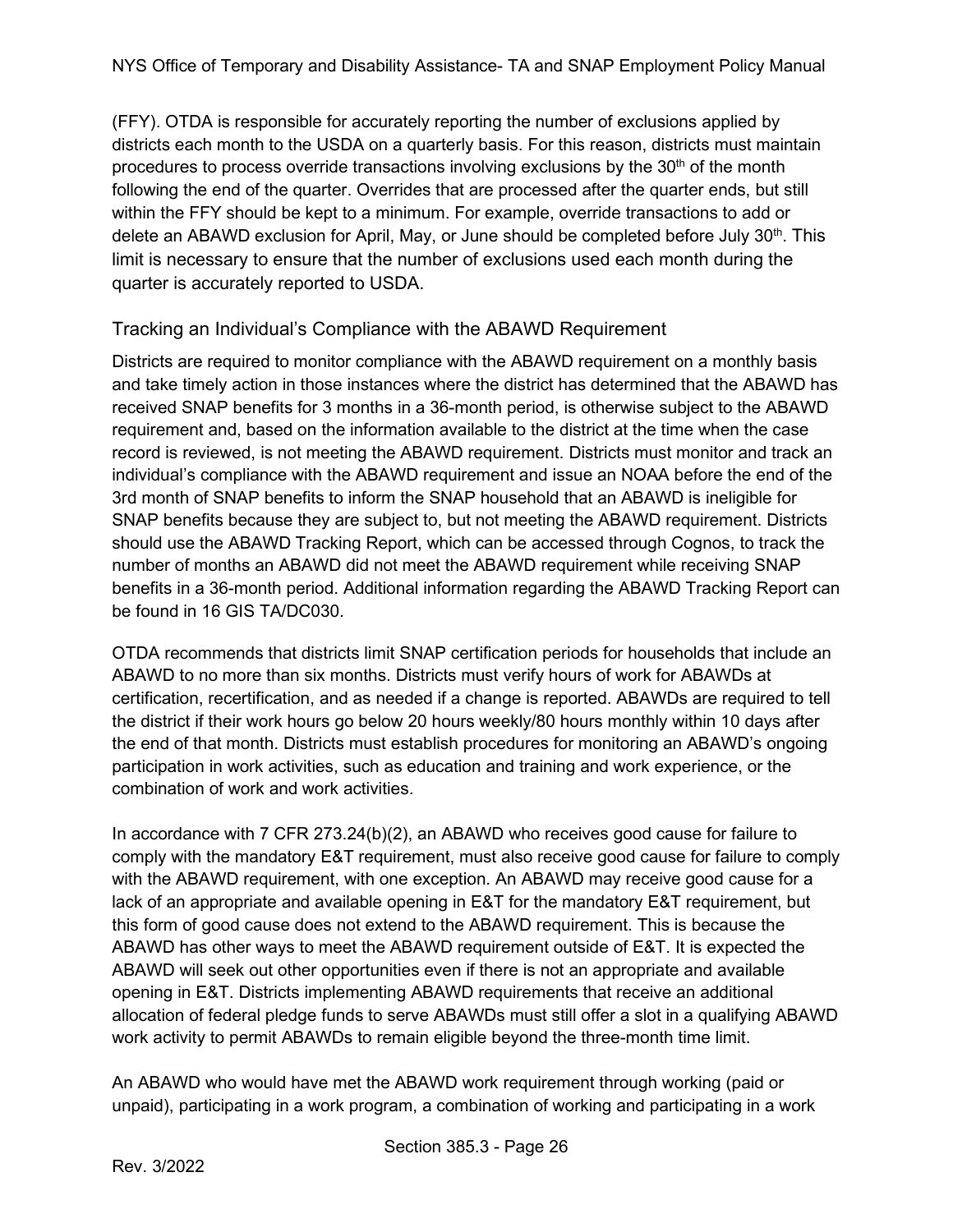program, or through a work experience program, but missed some hours for good cause, would be considered to have fulfilled the work requirement if the absence from work, the work program, or the work experience program is temporary. Good cause includes circumstances beyond the individual's control, such as, but not limited to, illness, illness of another household member requiring the presence of the member, a household emergency, or the unavailability of transportation.

#### Failure to Meet the ABAWD Requirement

An ABAWD is only eligible for SNAP benefits for 3 months in the 36-month period unless the ABAWD documents that the ABAWD is meeting the ABAWD requirement for the calendar month, has been granted an ABAWD exclusion for the calendar month, resides in an area that has an approved ABAWD waiver during the calendar month or has documented an exemption from the ABAWD requirement. Districts are required to monitor compliance with the ABAWD requirement on a monthly basis and to take appropriate and timely action when the district has determined that an individual subject to ABAWD requirements has received SNAP benefits (either individually or as part of a multi-person SNAP household) for three months in a 36-month period and based on the information available to the district is not meeting the ABAWD requirement, is not excluded or living in an area with an approved waiver.

If, based on the information available to the district, the district concludes that the ABAWD is not expected to participate in ABAWD qualifying work activities for a sufficient number of hours in the month to meet the ABAWD requirement, the SNAP case for a SNAP household of one individual should be closed (or the individual in a multi-person SNAP case made ineligible) before the end of the third month to prevent the issuance of a fourth month of SNAP benefits. WMS individual reason code F94 (ABAWD Ineligible) would be used when processing a reduction in or discontinuance of SNAP benefits when an ABAWD has become ineligible for SNAP benefits due to not meeting the ABAWD requirement. The NOAA should be issued in time to preclude the issuance of a fourth month of SNAP benefits. Any SNAP benefits received beyond the 3-month time limit while the ABAWD is subject to, but not meeting the ABAWD requirement, are subject to recoupment. Districts should refer to 05-ADM-15 and 04-ADM-01 for the relevant threshold amounts for the fourth month benefit.

Districts must also ensure that a timely and adequate notice is given when reducing or discontinuing SNAP benefits other than at the time of application or recertification, which require the issuance of an adequate notice.

### Re-establishing Eligibility

An individual who becomes ineligible for SNAP after failing to meet the ABAWD requirements during 3 months in the fixed 36-month period may restore eligibility in one of the following ways:

 **Applicant Prospective Compliance** - Eligibility is reestablished if an applicant ABAWD can verify to the satisfaction of the district that they will meet the ABAWD requirement within the 30 days following the date of application. For example, an individual who lost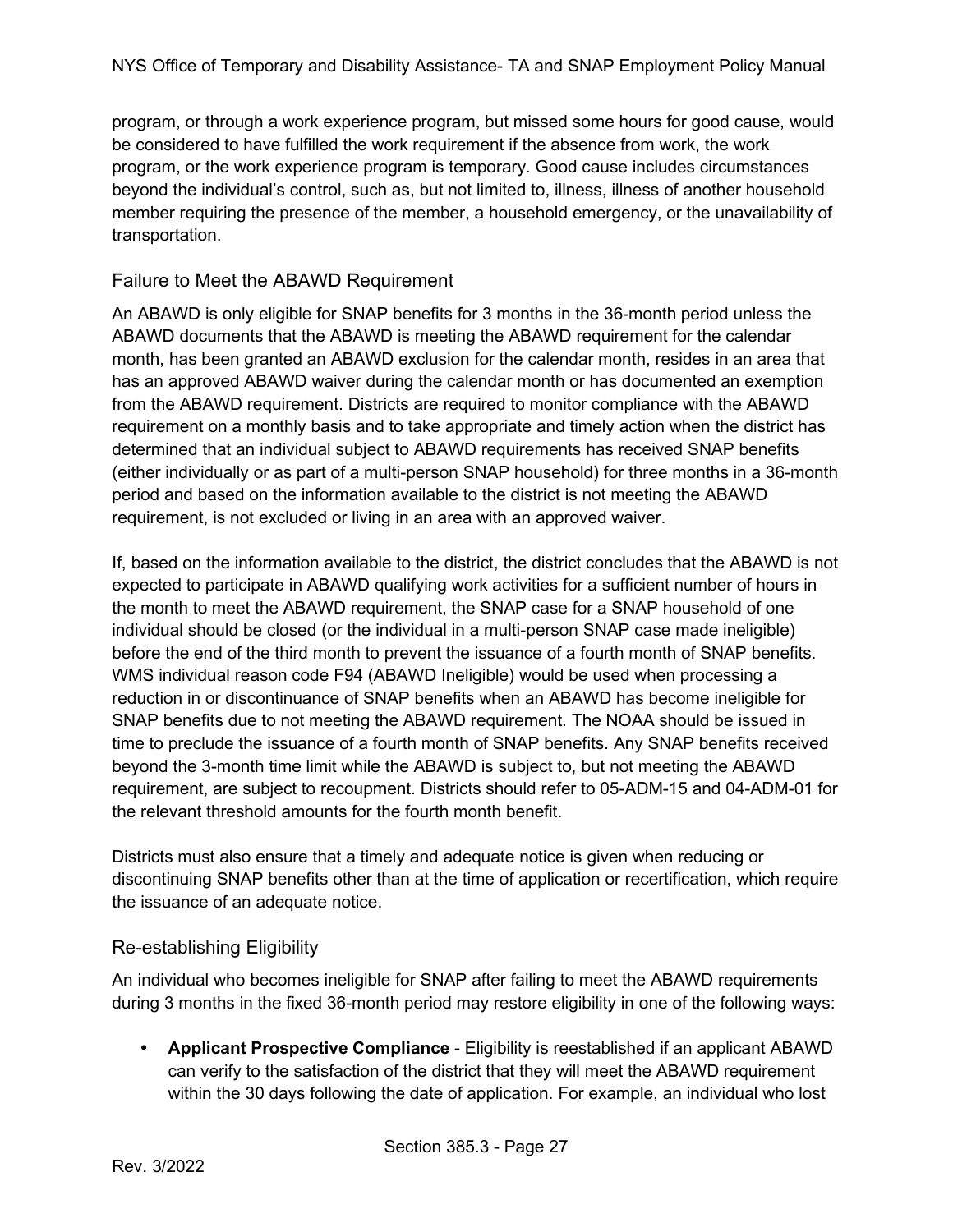eligibility due to failing to meet the ABAWD requirements has just started a new job and applies for SNAP. As long as the individual can verify that they will work enough hours within the 30 days following the date of application to satisfy the ABAWD requirement (80 hours), eligibility is reestablished. The ABAWD must continue to work the required number of hours each month to maintain eligibility;

- **80 Hours of Participation** Eligibility may be reestablished by participating in a qualifying activity for at least 80 hours within any consecutive 30-day period, not necessarily a calendar month. The consecutive 30-day period does not have to immediately precede the date of application. For example, an individual who lost eligibility some time ago but has now been working 80 hours per month for the past six months was recently laid off and now applies for SNAP. Eligibility may be reestablished if the individual provides verification that they have worked 80 hours in a consecutive 30 day period. The individual would then have to get a job or be placed in a work program or work experience in order to maintain eligibility;
- **30-Day Job Search/Work Experience** Districts have the option to allow ABAWDs the opportunity to reestablish eligibility after having exhausted the three-month time limit by participating in a 30-day period of supervised job search followed by a work experience placement if the individual does not find a job by the end of the 30-day period. An applicant ABAWD who, except for having exhausted the time limit, is eligible for SNAP, may be assigned to 30 days of supervised job search followed by work experience. The ABAWD is required to perform supervised job search for a minimum of 12 hours in the 30-day period to reestablish eligibility. Districts have the discretion to require more than 12 hours of supervised job search during the 30-day period. If the ABAWD satisfies the job search requirement, thereby reestablishing eligibility, but does not find an adequate job, they must be placed in a work experience assignment in the next month. No other SNAP E&T activity may substitute for work experience if this method is used to reestablish eligibility for an ABAWD;
- **Recipient Prospective Compliance** A recipient who has not met the ABAWD requirements for three countable months, but who is able to provide proof **before the effective date** of an adverse action notice that they will meet the ABAWD requirement in the next benefit month (i.e., has obtained employment which will provide at least 80 hours per month, enrolled in a district approved work program which will provide 80 hours or more of participation per month, or enrolled in work experience, without regard to the number of hours as long as the individual is participating the maximum number of hours based on their benefit), should continue to receive SNAP until it is determined that the employment, work activity, or work experience will not meet the ABAWD requirement. In instances in which the district has already issued an adverse action notice, the notice must be rescinded based on verification of the prospective compliance for the next benefit month.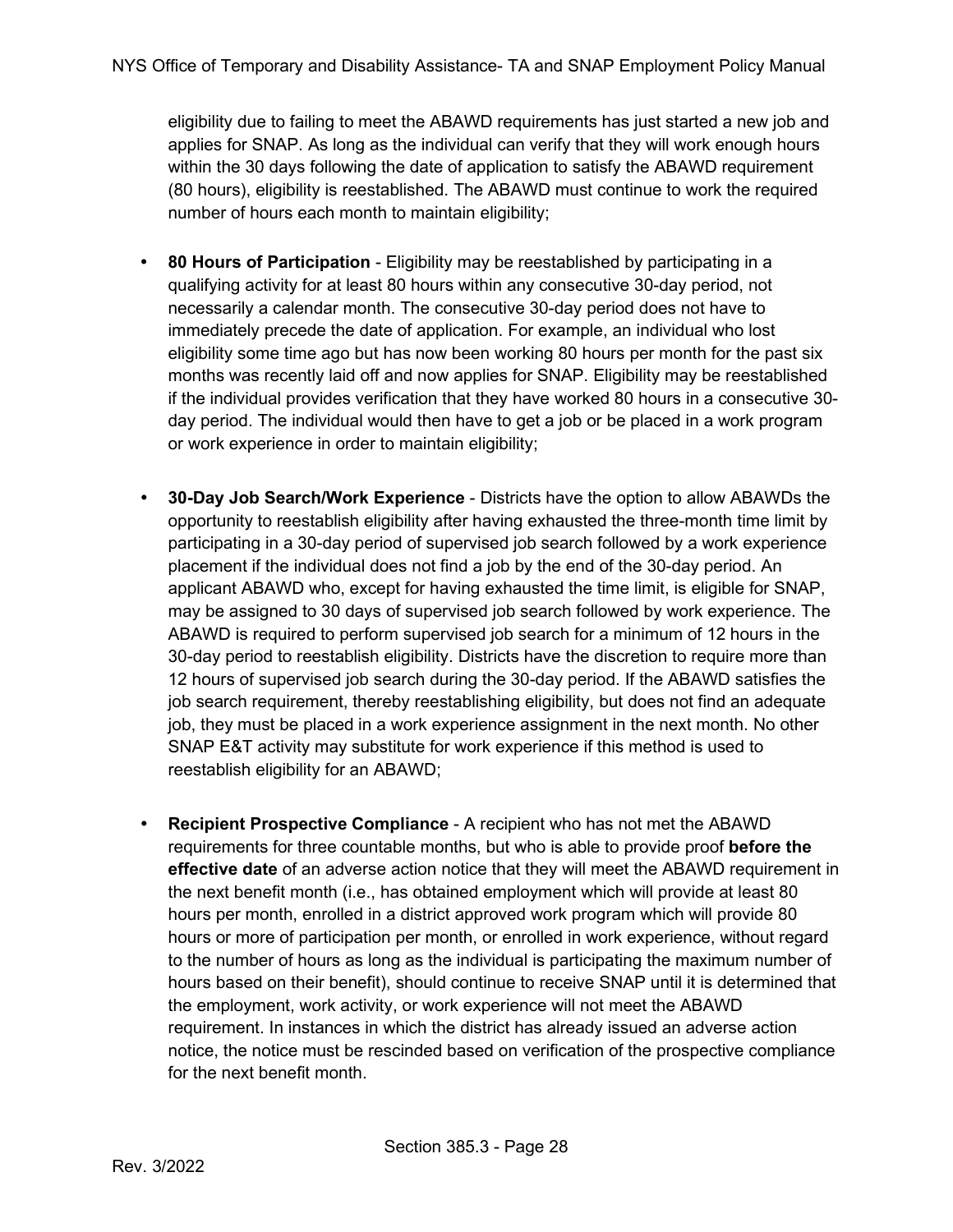Whenever a district authorizes continued receipt of SNAP based on prospective compliance, the district must document the reason for continued authorization of benefits clearly in the case record or face a potential quality control error. Even if eligibility is granted based on a verbal assurance of prospective compliance, this should be noted in the case record.

As long as the district has documentation to support the continued eligibility based on prospective compliance, the decision to authorize SNAP benefits should not be subject to a quality control error for this reason. However, districts should use discretion when determining whether or not to consider the documentation of prospective compliance as sufficient. For example, a district may determine that an individual's statement regarding prospective compliance is not sufficient based on previous acts of noncompliance. This is a local district decision.

Once an individual's SNAP case is closed, they must file a new application to begin receiving SNAP again. This requirement applies to TA/SNAP recipients where the TA case remains open, but the SNAP case has been closed as well as NTA/SNAP recipients whose SNAP case has been closed. By law, a SNAP application must be accepted whenever it is submitted. The normal eligibility rules apply, and SNAP should be issued back to the date of application after the individual has reestablished eligibility through one of the previously mentioned methods and is otherwise eligible for SNAP. For applications screened as eligible for expedited processing, an ABAWD who indicates that they meet one of the following conditions, but does not have documentation at the time of application for SNAP benefits must have such documentation pended and receive SNAP benefits under the expedited processing timeframes, provided that the SNAP household is otherwise eligible for expedited SNAP benefits, and:

- has or will re-establish eligibility by meeting the ABAWD requirement through one of the designated methods since being determined ineligible for SNAP benefits due to noncompliance with the ABAWD requirement;
- has become exempt from the general SNAP work requirements or the ABAWD requirements; or
- resides in an area with a federally approved ABAWD waiver.

Districts should assist the household to obtain such documentation, if necessary, but cannot delay the issuance of expedited SNAP benefits if the pended documentation is not received before the end of the expedited processing period. In those instances, where documentation is pended, the district should include one of the following statements based on case circumstances on the SNAP approval notice with documentation pended (Q21 or Q22) that is provided to the household under expedited processing rules: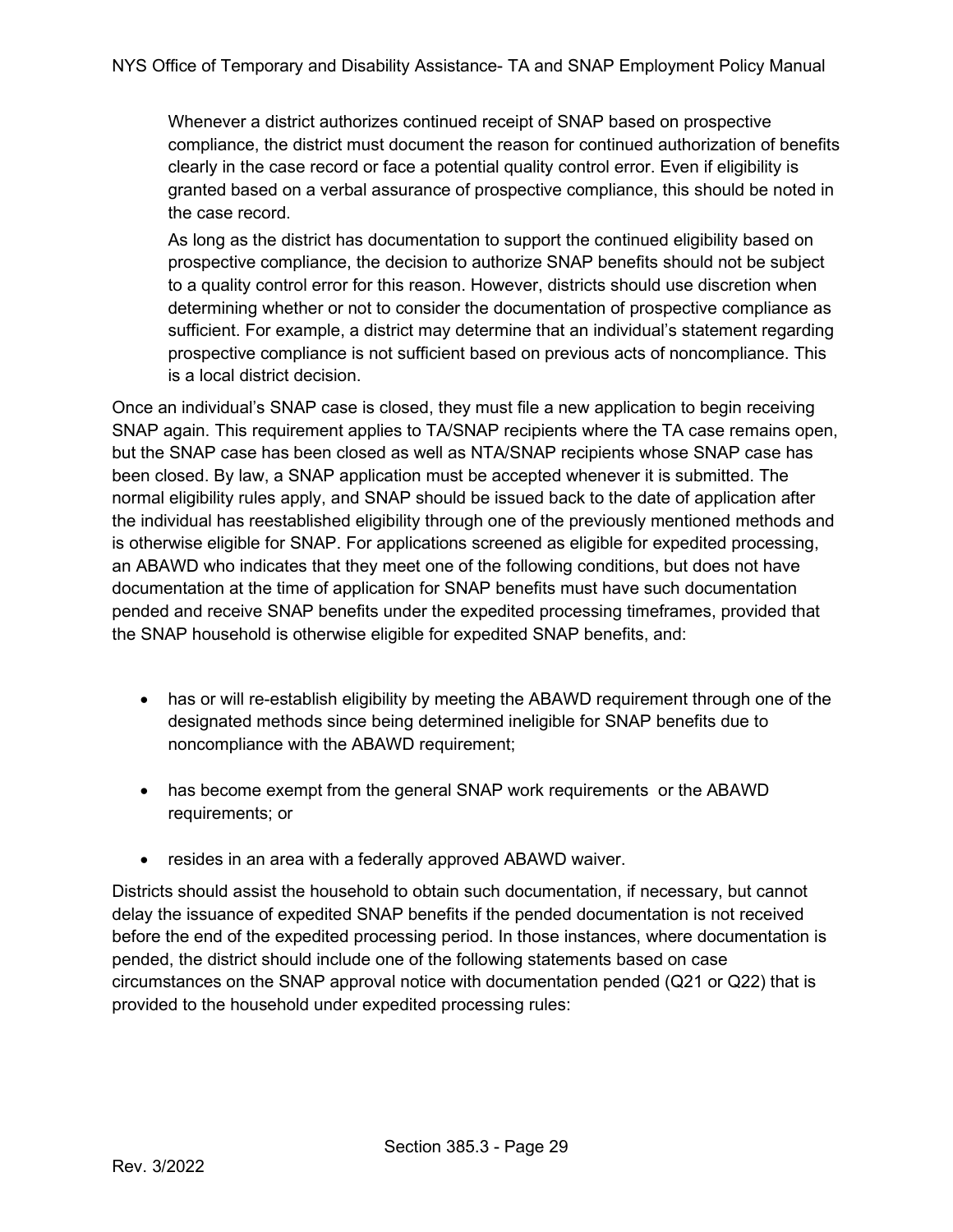- Documentation that an ABAWD has met/will meet the able-bodied adult without dependents (ABAWD) requirement within 30 consecutive days since receiving the ABAWD ineligible letter;
- Documentation that an able-bodied adult without dependents (ABAWD) is currently exempt from the ABAWD requirement; or
- Documentation that an able-bodied adult without dependents (ABAWD) currently resides in an area with a federally approved ABAWD waiver.

Districts cannot issue ongoing SNAP benefits until the pended documentation has been received and the district has determined that all household members, including the ABAWD, are eligible for SNAP. If documentation that was pended is not received in the required timeframe, the ABAWD is not eligible for ongoing SNAP benefits. The district must still determine SNAP eligibility for any other household members provided all other documentation necessary to determining the remaining household members' eligibility for ongoing SNAP benefits has been provided. Additionally, if the documentation that was pended is not provided and the individual reapplies, documentation of compliance with or exemption from the ABAWD requirements or residence in a waived area cannot be pended again. The applicant would need to provide the pended documentation, unless the district determines that the pended documentation is no longer required.

If an ABAWD who was previously determined ineligible for SNAP benefits because of noncompliance with the ABAWD requirement reapplies for SNAP benefits and does not indicate or otherwise provide documentation that they have met/will meet the ABAWD requirement through one of designated methods or that they have become exempt from the general SNAP work requirements or the ABAWD requirements, the ABAWD is not eligible for SNAP benefits, including expedited SNAP benefits until the ABAWD documents that the ABAWD has met the ABAWD requirement, is exempt from the general SNAP work requirements or the ABAWD requirements, or resides in an area with a federally approved ABAWD waiver.

For households greater than one, when a member of a SNAP household is removed from the case for failing to meet the ABAWD requirement, the household must request that the member be added back to the case and the individual must meet all other eligibility requirements. In this instance, the household member should be added to the household effective in the month following the month the change was reported.

### Additional 3-Month Grace Period

An ABAWD who lost eligibility due to failure to meet the ABAWD requirements, who reestablished eligibility through compliance during a 30-day period as described above, and subsequently lost a job or work assignment is eligible to receive SNAP for an additional 3-month period during which the ABAWD does not work or participate in a work program. This additional period of eligibility is referred to as the "grace period." The 3-month grace period begins the month following the month the individual first notifies the district that they are no longer fulfilling the ABAWD requirement. In cases where the individual has been satisfying the ABAWD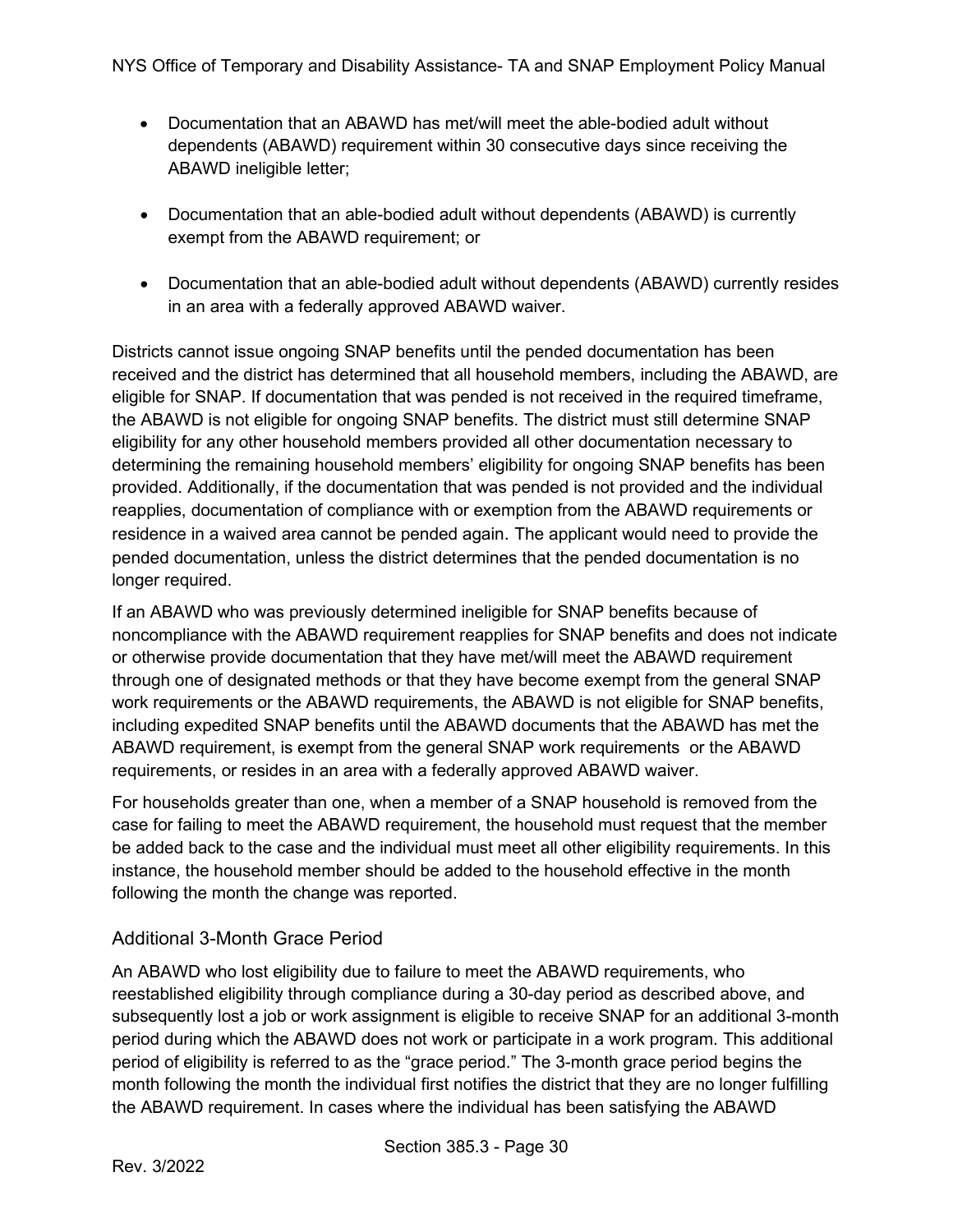requirement by participating in a program administered by the district, the 3-month grace period begins the month following the month the district notifies the individual that that they no longer meeting the ABAWD requirement. An individual is eligible for this 3-month grace period only **one** time in the fixed 36-month period. The months in the grace period must be used consecutively, unlike the months in the initial 3-month period of time limited participation.

The ABAWD requirements are complex. As such, the program is subject to Quality Control review. District staff responsible for implementation of this eligibility requirement should contact their OTDA Employment Services Advisor if they have **any** questions.

### Months Not Receiving SNAP

Any break in assistance is not counted toward an individual's initial 3-month time limit when the individual receives benefits without meeting the ABAWD requirement. This includes sanction periods. The 36-month fixed period can include months of non-assistance, which cannot be counted as months of noncompliance with the ABAWD requirement.

### Benefits Received in Error

SNAP benefits received by an ABAWD who is not eligible for SNAP benefits count as a month of benefits received for purposes of determining compliance with ABAWD requirements unless and until the individual repays them in full in accordance with 18 NYCRR 387.19. Any SNAP benefits received beyond the 3-month time limit while the ABAWD is subject to, but not meeting the ABAWD requirement are subject to recoupment. Districts should refer to 05-ADM-15 and 04-ADM-01 for the relevant threshold amounts for the fourth month benefit.

### ABAWD Tracking

The ABAWD tracking screens can be found on the WMS menu (Upstate WMS Menu Selection 17—Time Limit Tracking and NYC WMS Menu Selection 11). Districts can use the screen data to review an individual's ABAWD status. Districts are required to monitor ABAWD compliance on a monthly basis.

Data displayed on the WTRK43 screen is based on case information maintained by districts, including ABAWD related tracking information reported by NYC Human Resources Administration. In addition to demographic information, such as an individual's name and CIN, the WTRK43 screen displays the ABAWD counter which is a list of the calendar months during which the ABAWD did not meet the ABAWD requirements within the current 36-month fixed period and any additions/deletions made to the individual's ABAWD tracking record.

ABAWD related override transactions are processed using the WTRK43 – FS ABAWD OVERRIDE INPUT screen (selection R) on the Employment Tracking Inquiry, accessed via the Time Limit Tracking Menu (Upstate WMS Menu Selection 17/NYC WMS Menu Selection 11). Only staff designated by the district should process ABAWD related override transactions. Districts must ensure that the reason for the override is clearly documented in the case record. More information on ABAWD tracking and processing ABAWD override transactions may be found in may be found in Section 385.16 of this manual.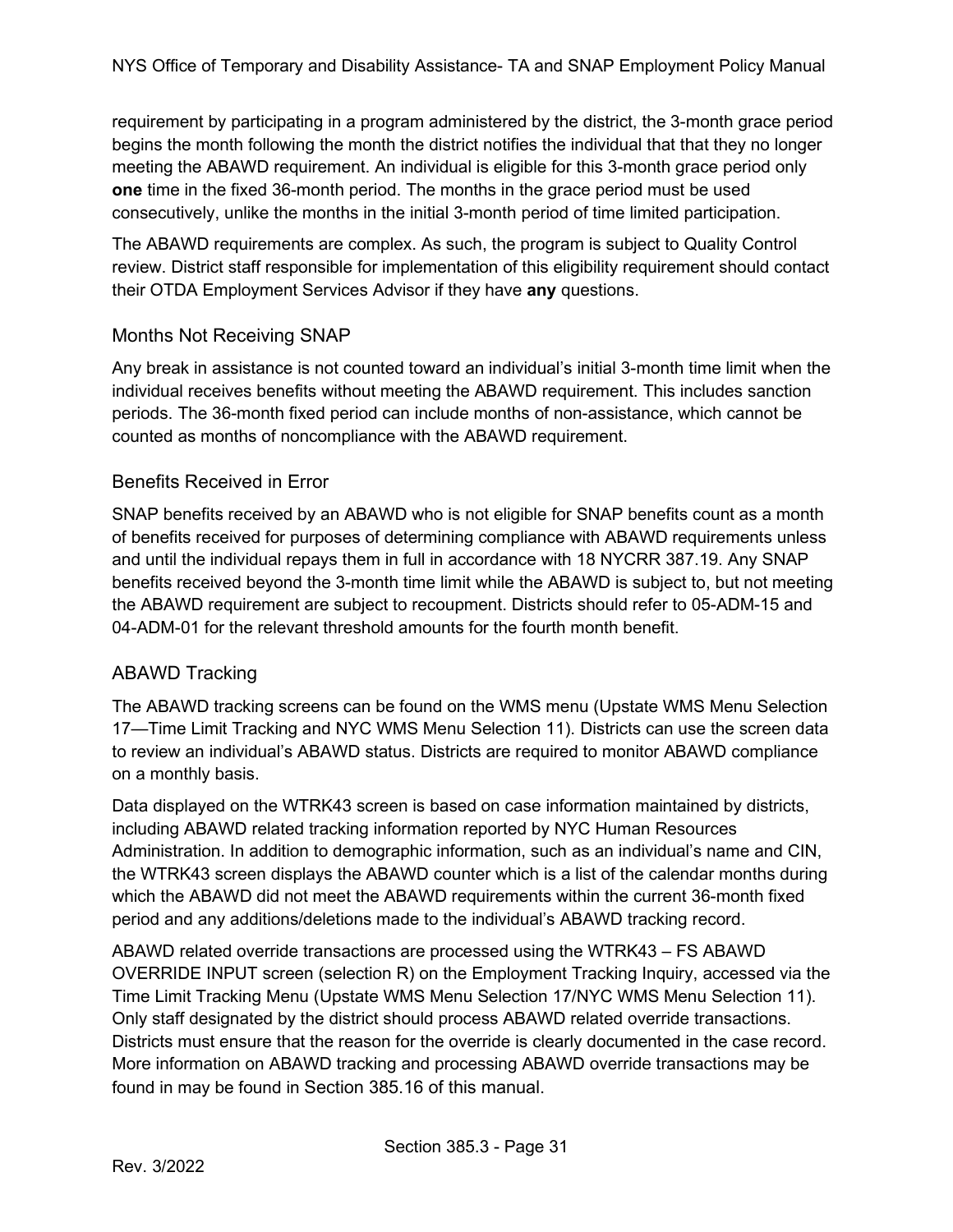In addition to the tracking screens in WMS described above districts should utilize the following reports available through COGNOS to monitor the accuracy of the data entered in the system and to track the number of months an ABAWD did not meet the ABAWD requirement while receiving SNAP.

The ABAWD Tracking Report available through COGNOS is the official tracking report that displays ABAWD tracking information. This is a monthly report which is usually available for the report month on or after the 18th of the month following.

The SNAP E&T Adult 16+ Report lists all adults receiving SNAP, their age, address, TA employability code, SNAP employability code, ABAWD status code, earned income source, type and amount, SSI/SSDI and other disability income. Please note that due to the complexity of this report, users running it frequently experience delays in retrieving the results.

The ABAWD Indicator Code Exception Report is another report available through COGNOS that assists districts in maintaining correct coding. In addition to its other applications, this report can be used to identify those individuals who are 18-49 years old and are assigned an exempt SNAP employability code but do not have an ABAWD code "N".

The SNAP Employability Code Exception Report identifies some common miscoding issues related to the age of SNAP participants. One report type for this report identifies individuals who are coded 35 but are older than age 17. This represents a common coding error.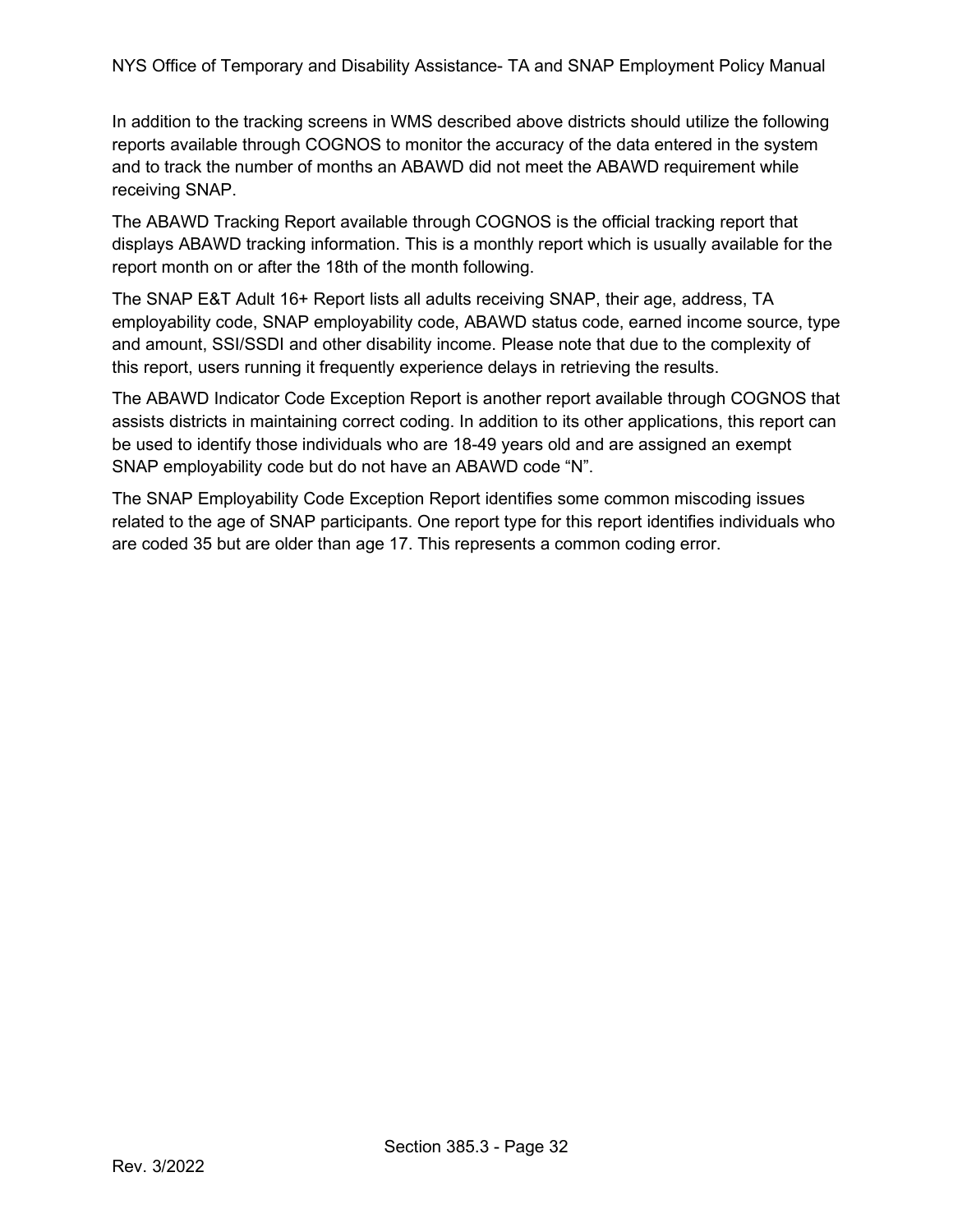## <span id="page-32-0"></span>Part C - Questions and Answers

### <span id="page-32-1"></span>ABAWDs

- Q.1 Are all adults in a household that contains a child under 18 years of age exempt from the ABAWD requirements?
- A.1 Yes. All adults in a SNAP household that includes a child under 18 years of age are exempt from the ABAWD requirements. (The definition of a SNAP household can be found at 18 NYCRR 387.1(w)). Districts must determine how ABAWD requirements affect individuals who reside in the same dwelling unit but receive SNAP benefits separately. For example, if a dwelling unit contains a SNAP household consisting of four persons (including a child under 18 years of age), and a separate SNAP household consisting of a single able-bodied adult, all adults in the four-person SNAP household would be exempt from ABAWD requirements based on the presence of the child under 18 years of age. The adult in the other SNAP household is considered an ABAWD and is subject to ABAWD requirements.
- Q.2 Are districts required to assign ABAWDs to work programs to maintain eligibility for SNAP?
- A.2 Yes. Districts that do not have an approved ABAWD waiver for all residents of the district are required to offer and provide an ABAWD qualifying work or training opportunity to all ABAWDs who are subject to the ABAWD requirements to maintain or re-establish eligibility for SNAP benefits. The offer of a qualifying work or training opportunity must be provided at certification, recertification, and anytime during the certification period when an individual's status changes and the individual is subject to the ABAWD time limit.
- Q.3 Is an ABAWD who lost a job or work assignment eligible for an additional 3 months of SNAP benefits (grace period)?
- A.3 No. Only an individual who has regained eligibility following ABAWD noncompliance and subsequently loses a job or work assignment may be eligible for the additional 3-month grace period.
- Q.4 Are individuals who are determined to be ABAWDs allowed three "free" months of SNAP benefits before becoming subject to the ABAWD requirements?
- A.4 No. Individuals who are determined to be ABAWDs are allowed only three months of SNAP benefits during the fixed 36-month period if not meeting the ABAWD requirement. Districts must inform these individuals of the SNAP work requirements they are subject to, including the ABAWD work rules by issuing the LDSS-5193 *Important Information about SNAP Work Rules (General, Mandatory E&T, and ABAWD)* to the household and providing them with an oral explanation of the pertinent work requirements. The written notice and the oral explanation must be provided to the household at application, recertification, and when a previously exempt household member or a new household member becomes subject to work requirements including the ABAWD work rules. There are no "free" months of SNAP benefits for individuals designated as ABAWDs. Districts without a waiver of the ABAWD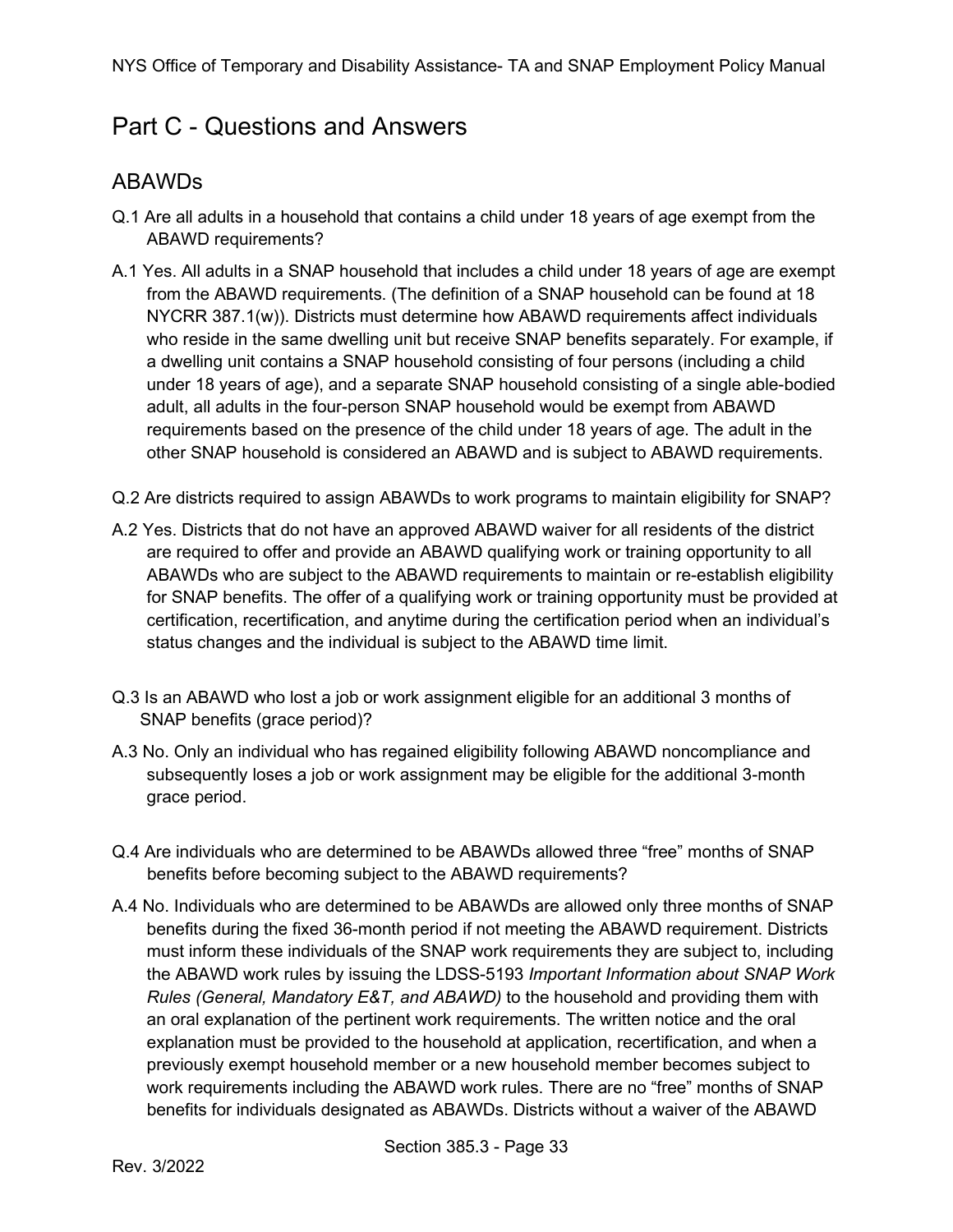requirements must offer and provide a qualifying work activity to all ABAWDs. Additionally, because all ABAWDs are work registrants, all general SNAP work requirements apply to them.

### <span id="page-33-0"></span>SNAP Employment and Training (E&T)

- Q.5 What does it mean exactly when you say that an individual must "work register?"
- A.5 In the past, a non-exempt applicant for SNAP was required to go to the local DOL office and fill out an application for work. This constituted "registering for work." This process is no longer required. When the district reviews an individual's SNAP application now, the district must screen all household members for an exemption from the general SNAP work requirements and determine whether the person is exempt or non-exempt from SNAP work requirements. The person is determined to be a work registrant if the individual does not qualify for any of the exemptions from the general SNAP work requirements. The district then assigns the SNAP employability code for the individual as appropriate. This completes the work registration process.
- Q.6 Can an individual fail to comply with "work registration?"
- A.6 An individual cannot fail to work register. The process of determining work registrant status (exempt or non-exempt) is a district responsibility. There is no State requirement to complete and/or sign any work registration form. An individual's failure or refusal to sign a form delineating rights and responsibilities related to participation in work activities does not constitute failure to comply with work registration or work activities. Districts must inform individuals of the SNAP work requirements they are subject to by issuing the LDSS-5193 *Important Information about SNAP Work Rules (General, Mandatory E&T, and ABAWD)* or the LDSS-5193A *Important Information about SNAP Work Rules (General and Mandatory E&T)* to the household and providing an oral explanation of the pertinent work requirements including rights and responsibilities related to each requirement. The written notice and the oral explanation must be provided to each household where at least one household member is subject to a work requirement at application, recertification, and when a previously exempt household member or a new household member becomes subject to work requirements. Districts must screen individuals for an exemption from the SNAP work requirements during the eligibility interview. After an individual is determined to be a work registrant (non-exempt), they may be required to meet the requirements of a work registrant including participation in a work activity assignment or acceptance of a job. Failure to comply without good cause may result in a durational sanction of the individual who failed to comply in accordance with 18 NYCRR 385.12(e).

Should an individual, who claims an exemption from the general SNAP work requirements, fail to submit requested documentation to support the claimed exemption, (i.e., a medical statement or verification of receipt of UIB), the individual becomes a work registrant (nonexempt), and may be required to meet the requirements of a work registrant including participation in a work activity assignment. Districts are advised, when making an assignment, to make accommodations for the alleged limitation. Failure to comply with the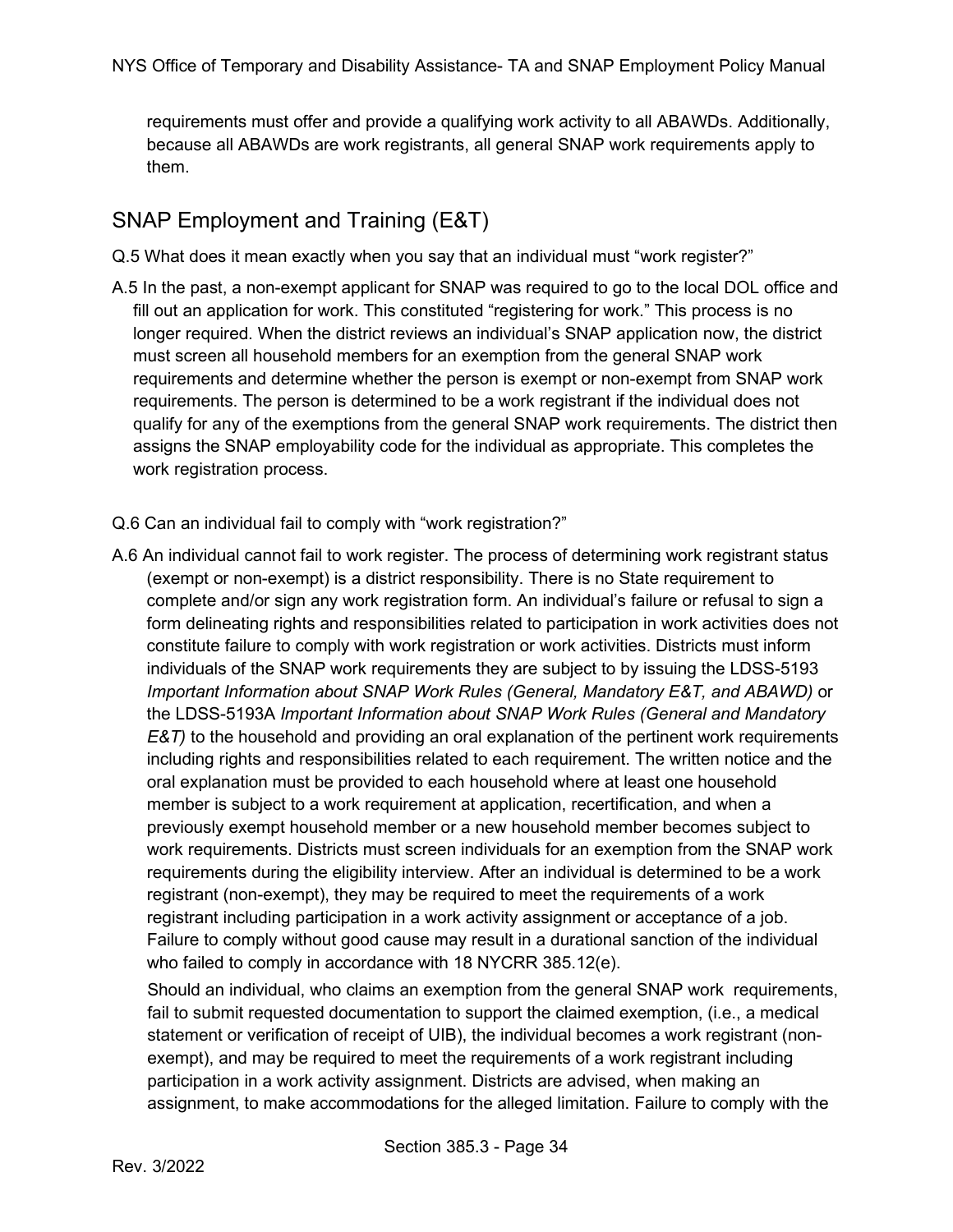assigned work activity may result in a durational sanction of the individual who failed to comply in accordance with 18 NYCRR 385.12 (e).

- Q.7 Can SNAP recipients who would normally be exempt from work requirements because they are complying with a TANF work activity assignment or are the caretaker of a child under six be sanctioned for failure to comply with a SNAP work requirement?
- A.7 SNAP recipients are normally exempt from SNAP work requirements by virtue of participating in a TANF activity or due to being the caretaker of a child under six. (An individual who is exempt from SNAP work requirements solely due to TANF participation may be sanctioned for SNAP if they fail to comply with TANF work requirements. See Section 385.12(b)(6)). However, NYS operates a Simplified SNAP Program. This allows the value of the SNAP benefit to be added to the value of the TA grant when determining the maximum number of hours a TANF funded recipient may be assigned to work experience. Therefore, noncompliance by a TANF recipient assigned to work experience may result in SNAP sanction even if the individual is a caretaker of a child under six. This is only applicable to work experience and no other work activities and is only for individuals receiving TANF funded assistance.

TANF funded TA non-exempt recipients, who are exempt from SNAP work requirements as a caretaker of a child under the age of six, (SNAP employability code 29), who fail to comply with a TA work experience assignment, willfully and without good cause, may be subject to a durational sanction for both TA and SNAP.

Safety-Net Families TA non-exempt recipients, who are exempt from SNAP work requirements as a caretaker of a child under the age of six, (SNAP employability code 29) who fail to comply with a TA work experience assignment are NOT subject to a sanction for SNAP.

- Q.8 Is there a limit to the number of hours of work experience to which a non-exempt SNAP recipient may be assigned?
- A.8 The maximum number of hours of work experience assigned to a non-exempt individual each month is determined by dividing the household's SNAP benefit allotment (plus the TA benefit amount, if applicable) by the higher of the federal or state minimum wage. Nonexempt SNAP recipients may be assigned to work experience for up to 30 hours per week or, with the recipient's consent, more than 30 hours in one week as long as the total hours for the month do not exceed 120. A TA recipient may be assigned additional hours, based on their receipt of a TA benefit, not to exceed 40 hours total weekly.
- Q.9 Can SNAP E&T 100% federal funding be used to support the same SNAP E&T related costs as 50% federal funding?

A.9 Yes. Both the 100% and 50% federal SNAP E&T funding allocations may be used to support any eligible administrative or program cost associated with serving work registrants through the SNAP E&T program. Districts should refer to reimbursement guidelines established by the Office of Temporary and Disability Assistance to determine which costs